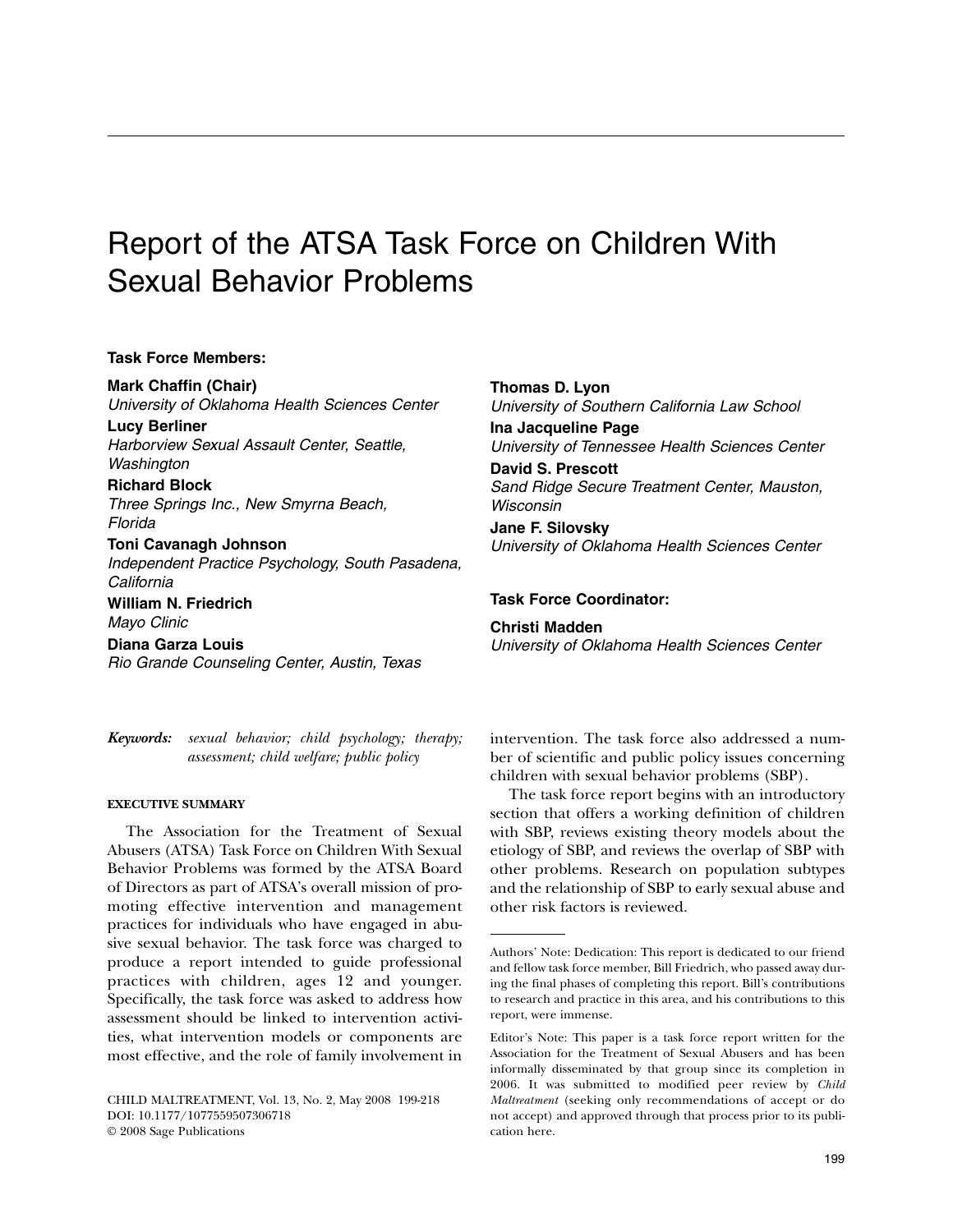Next, the report suggests principles for conducting good clinical assessment of children with SBP, including the role and timing of clinical assessment, the need to take a broad ecological assessment perspective, suggested assessment components and tools, and specific assessment issues. This includes the extent to which assessment of past sexual abuse history needs to be explored when children present with SBP.

The Treatment section of the report begins with a review of the treatment outcome research literature. The body of controlled treatment studies is small but does allow identification of better supported treatment models. A range of treatment issues is addressed, including the role of parents and/or caregivers in treatment and considerations for selecting between group, individual, or other treatment modes. Suggestions are offered for specific treatment components and how these treatment components may be integrated into an overall intervention where there are multiple treatment foci.

The Public Policy section of the report begins by articulating an overarching framework for policy decisions about the subset of more serious or victimizing childhood SBP and offers suggestions for specific policy areas, such as registration and notification, mandatory child abuse reporting practices, policies about removal of children from their homes, policies about segregated versus general placement settings, policies about information sharing, and policies about interagency collaboration. Specific suggestions about removal and placement decisions are offered, with the intent of valuing the needs and rights of other children in the home or community, as well as the welfare of the child with SBP.

The positions articulated by the report are intended to serve as suggested practices and recommendations. The task force strived to ground these recommendations in the best available scientific research, general good-practice principles, and accepted ethical codes. As with any task force report, we believe the suggestions and recommendations in the report should be given due consideration by practitioners and policy makers, but they should not be confused with formal practice standards. Highlights from the report include the following:

- Childhood SBP can range widely in their degree of severity and potential harm to other children. Although some features are common, virtually no characteristic is universal, and there is no profile or constellation of factors characterizing these children.
- Given the diversity of children with SBP, most intervention decisions—including decisions about removal,

placement, notifying others, reporting, legal adjudication, and restrictions on contact with other children—should be made carefully and on a caseby-case basis. Because children and their circumstances can change rapidly, decisions should be reviewed and revised regularly.

- Despite considerable concern about progression onto later adolescent and adult sexual offending, the available evidence suggests that children with SBP are at very low risk to commit future sex offenses if provided with appropriate treatment. After receiving appropriate short-term outpatient treatment, children with SBP have been found to be at no greater long-term risk for committing future sex offenses than other child clinical populations (2%-3%). Children with SBP may be at equal or greater risk for becoming future sexual abuse *victims* as sexual abuse *perpetrators.*
- On the whole, children with SBP appear to respond well and quickly to treatment, especially basic cognitive-behavioral or psychoeducational interventions that also involve parents and/or caregivers. Intensive and restrictive treatments for SBP appear to be required only occasionally or rarely.
- Children with SBP are qualitatively different from adult sex offenders. This appears to be a different population, not simply a younger version of adult sex offenders. Public policies, assessment procedures, and most treatment approaches developed for adult sex offenders are inappropriate for these children.
- Policies placing children on public sex offender registries or segregating children with SBT may offer little or no actual community protection while subjecting children to potential stigma and social disadvantage.

#### **INTRODUCTION**

#### *Definition of Children With SBP*

SBP do not represent a medical or psychological syndrome or a specific diagnosable disorder but rather a set of behaviors that fall well outside acceptable societal limits. The task force defines children with SBP as children ages 12 and younger who initiate behaviors involving sexual body parts (i.e., genitals, anus, buttocks, or breasts) that are developmentally inappropriate or potentially harmful to themselves or others. Although the term *sexual* is used, the intentions and motivations for these behaviors may or may not be related to sexual gratification or sexual stimulation. The behaviors may be related to curiosity, anxiety, imitation, attention seeking, selfcalming, or other reasons (Silovsky & Bonner, 2003).

It is important to distinguish SBP from normal childhood sexual play and exploration. Normal childhood sexual play and exploration is behavior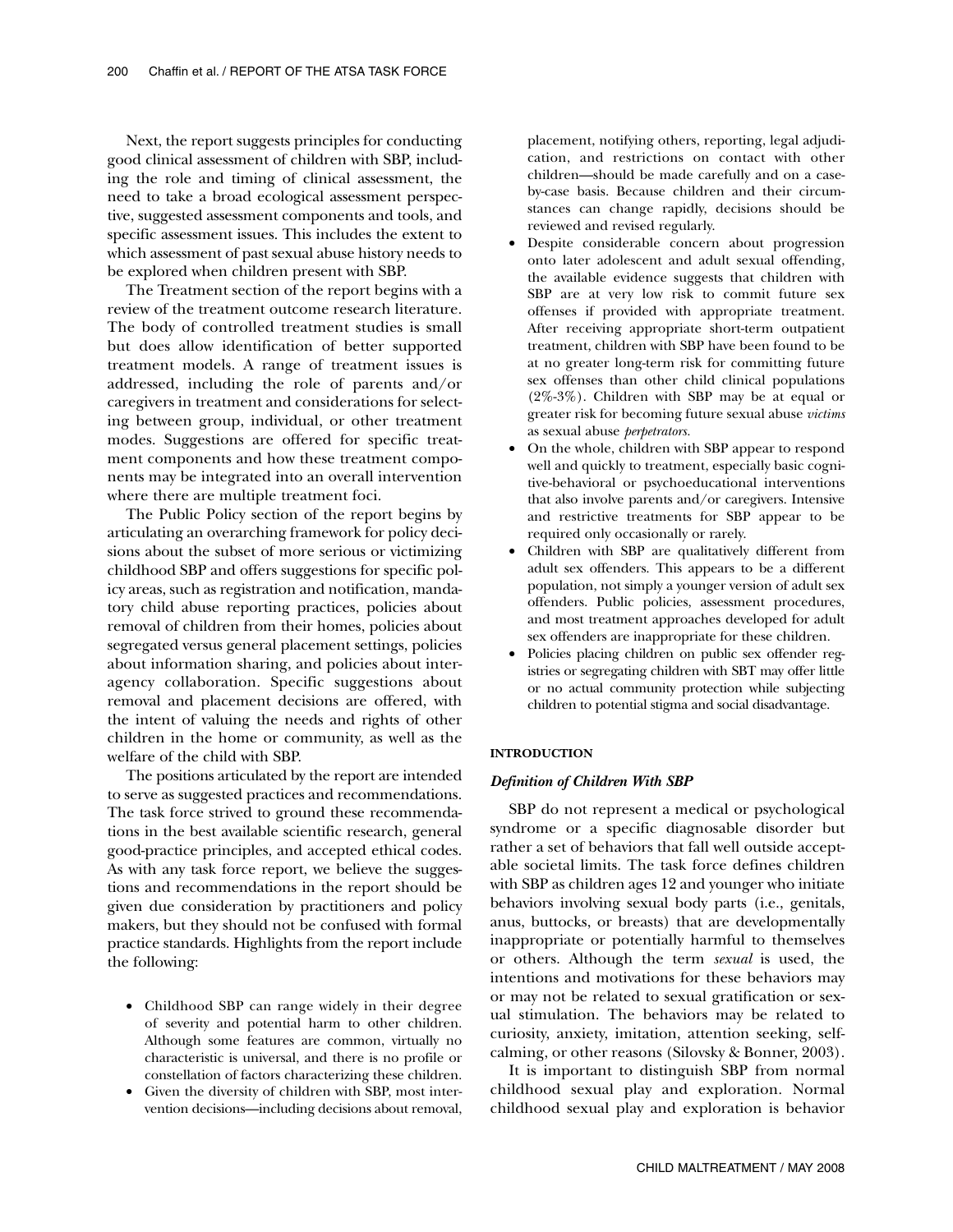that occurs spontaneously, intermittently, is mutual and noncoercive when it involves other children, and the behavior itself does not cause emotional distress. Normal childhood sexual play and exploration is not a preoccupation and usually does not involve advanced sexual behaviors such as intercourse or oral sex. Some degree of behavior focused on sexual body parts, curiosity about sexual behavior, and interest in sexual stimulation is a normal part of child development. The form of these normal interests and behavior varies across development and across cultures (Friedrich et al., 2001). What is normal behavior for a preschooler may be atypical for an older child and vice versa, and what may be tolerated in one culture may be discouraged in another (e.g., Friedrich, Sandfort, Oostveen, & Cohen-Kettenis, 2000). In determining whether sexual behavior is inappropriate, it is important to consider whether the behavior is common or rare for the child's developmental stage and culture, the frequency of the behaviors, the extent to which sex and sexual behavior have become a preoccupation for the child, and whether the child responds to normal correction from adults or whether the behavior continues unabated after normal corrective efforts. In determining whether the behavior involves potential for harm, it is important to consider the age and/or developmental differences of the children involved; any use of force, intimidation, or coercion; the presence of any emotional distress in the child(ren) involved; if the behavior appears to be interfering with the child(ren)'s social development; and if the behavior causes physical injury (Araji, 1997; Hall, Mathews, & Pearce, 1998; Johnson, 2004).

SBP may include behaviors that are entirely selffocused or behaviors that involve other children. Behaviors involving other children may vary in the degree of mutuality or coercion, the types of sexual acts, and the potential for harm. The most concerning SBP cases involve substantial age or developmental inequalities; more advanced sexual behaviors; aggression, force, or coercion; and harm or the potential for harm. In this report, the task force will address SBP in a broad sense, with additional attention to more aggressive and abusive sexual behaviors directed toward other children.

#### *Incidence and Prevalence*

No population-based figures are available on the incidence or prevalence of SBP in children. By definition, most of the behaviors involved are fairly rare, which is borne out by the available data on the incidence rate of nonnormative sexual behavior in children (Friedrich et al., 1991; Friedrich et al., 2001). Recent decades have seen an increase in the number of children with SBP who have been referred for child- protective services, juvenile services, and treatment in both outpatient and inpatient settings (Burton, Butts & Snyder, 1997). It is not known whether this represents an increase in the incidence of such behaviors, changing definitions of problematic sexual behavior, increased awareness and reporting of what has always existed, or some combination of these factors.

#### *Origins of Sexual Behavior Problems in Children*

The origins of SBP in children are not clearly understood. Early theories emphasized sexual abuse as the predominant, if not sole, cause of sexual behavior problems in children. Children who have been sexually abused do engage in a higher frequency of sexual behaviors than children who have not been sexually abused (Friedrich, 1993; Friedrich, Trane, & Gully, 2005), and sexual abuse histories have been found in high percentages of children with SBP (Friedrich & Luecke, 1988; Johnson, 1988). The last decade of research suggests that many children with broadly defined sexual behavior problems have no known history of sexual abuse (Bonner, Walker, & Berliner, 1999; Silovsky & Niec, 2002). Current theories emphasize that the origins and maintenance of childhood SBP include sexual abuse as well as familial, social, economic, and developmental factors (Friedrich et al., 2001; Friedrich, Davies, Feher, & Wright, 2003). Contributing factors include maltreatment, substandard parenting practices, exposure to sexually explicit media, living in a highly sexualized environment, and exposure to family violence (Friedrich, Davies, Feher, & Wright, 2003). Hereditary also may be a contributing factor (Langstrom, Grann, & Lichtenstein, 2002). For some children, SBP may be one part of an overall pattern of disruptive behavior problems (Friedrich, 2007; Friedrich et al., 2003; Pithers, Gray, Busconi, & Houchens, 1998), rather than an isolated or specialized behavioral disturbance.

## *Typology*

Children with SBP are quite diverse in the types of sexual behaviors performed and also in personal demographics, familial factors, socioeconomic status, maltreatment history, and mental health status. Children with SBP are perhaps more diverse than adolescents with SBP and adult sex offenders. For example, whereas adolescent and adult sex offenders are predominantly male, there are a substantial number of young girls as well as young boys among children with SBP (Johnson, 1989; Silovsky & Niec,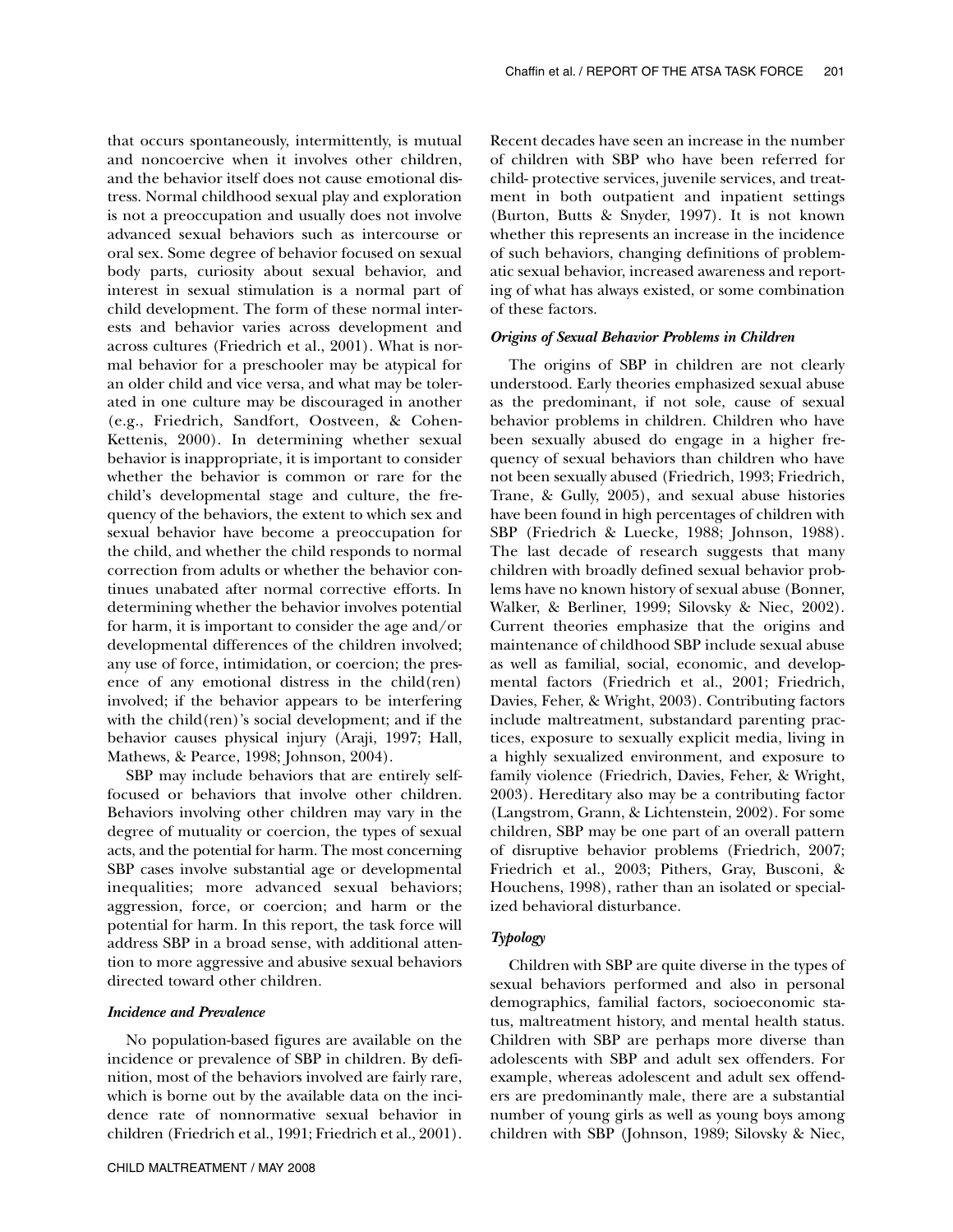2002). No distinct SBP profile for children exists, nor is there a clear pattern of demographic, psychological, or social factors that distinguish children with SBP from other groups of children (Chaffin, Letourneau, & Silovsky, 2002).

Attempts have been made to construct SBP subtypes based on types of SBP involved (Bonner et al., 1999). To date, findings suggest that there are not qualitatively different sexual behavior subtypes but rather simply ranges of overall SBP severity and intensity. Children with more intense SBP tend to have more comorbid mental health, social, and family problems (Hall, Mathews, Pearce, Sarlo-McGarvey, & Gavin, 1996). Efforts to derive clinically distinct subtypes have yielded empirical clusters with substantial overlap, suggesting that there may not be distinct taxonomic subgroups (e.g., Bonner et al., 1999; Pithers et al., 1998).

#### **ASSESSMENT**

#### *Assessment Purpose and Timing*

The focus of this section is on clinical assessment of children with SBP. Clinical assessments are primarily useful for informing intervention and treatment planning. Where child welfare or juvenile justice authorities are involved, clinical assessments may properly aid in formulating official dispositional recommendations and case plans. However, clinical assessments should not be confused with official investigations into whether or not an alleged behavior actually occurred, and consequently, clinical assessments may not be relevant for official proceedings focused on determining whether or not a particular act was committed.

#### *Case-by-Case Assessment and Decision Making*

The task force believes that individual assessment should play a foundational role in intervention decisions and actions. This includes determining whether or not there is a need for intervention or treatment; recommending the types of intervention or treatment that are needed; recommending intervention priorities; and offering input into decisions about child removal, placement, or family reunification. As noted in the policy section of this report, the task force endorses assessment-driven, case-by-case intervention planning and decision making for all children with SBP.

## *Assessor Qualifications*

Clinical assessments should be conducted by degreed, mental health professionals who are licensed appropriate to their discipline and according to local laws. The task force recommends that assessors have expertise in the following areas:

- Child development, including typical sexual development and behavior.
- Differential diagnosis of childhood mental health and behavioral problems.
- Specific familiarity with common problems seen among children with SBP, including nonsexual disruptive behavior problems, learning disorders and developmental issues, attention deficit hyperactivity disorder (ADHD), child maltreatment, child sexual abuse, trauma, and posttraumatic stress–related problems. Familiarity with conditions that may affect self-control, such as hyperactivity and childhood bipolar disorder, may be important.
- Understanding environmental, family, parenting, and social factors related to child behavior, including the factors related to the development of sexual and nonsexual behavior problems.
- Familiarity with the current research literature on empirically supported intervention and treatment approaches for childhood behavior and mental health problems.
- Cultural variations in norms, attitudes, and beliefs about child rearing and childhood sexual behaviors.

#### *Assessment Areas and Scope*

*Scope of assessment*. The scope of a clinical assessment may vary from case to case. In other words, the breadth and complexity of the assessment and the amount of assessment resources consumed will vary. The task force believes that for most cases, it is unnecessary to conduct broad-ranging assessments with extensive testing across many sessions. Rather, in many cases, the necessary assessment information can be obtained from review of background materials, taking a basic behavioral and psychosocial history from parents or caregivers, a basic assessment interview with the child, and administration of a few simple assessment instruments. This can be accomplished in a limited number of assessment sessions, and often in a single session. In cases where there are complicated diagnostic issues, more extensive assessments are warranted.

*Assessing context, social ecology, and family.* The family environment and social ecology are key areas in assessing all childhood behavior problems, including SBP. Children's behavior may reflect their environment, and changes in environment often are necessary for sustained changes in behavior. Current and future environmental context may be more influential than individual child factors or the child's individual psychological makeup. Consequently,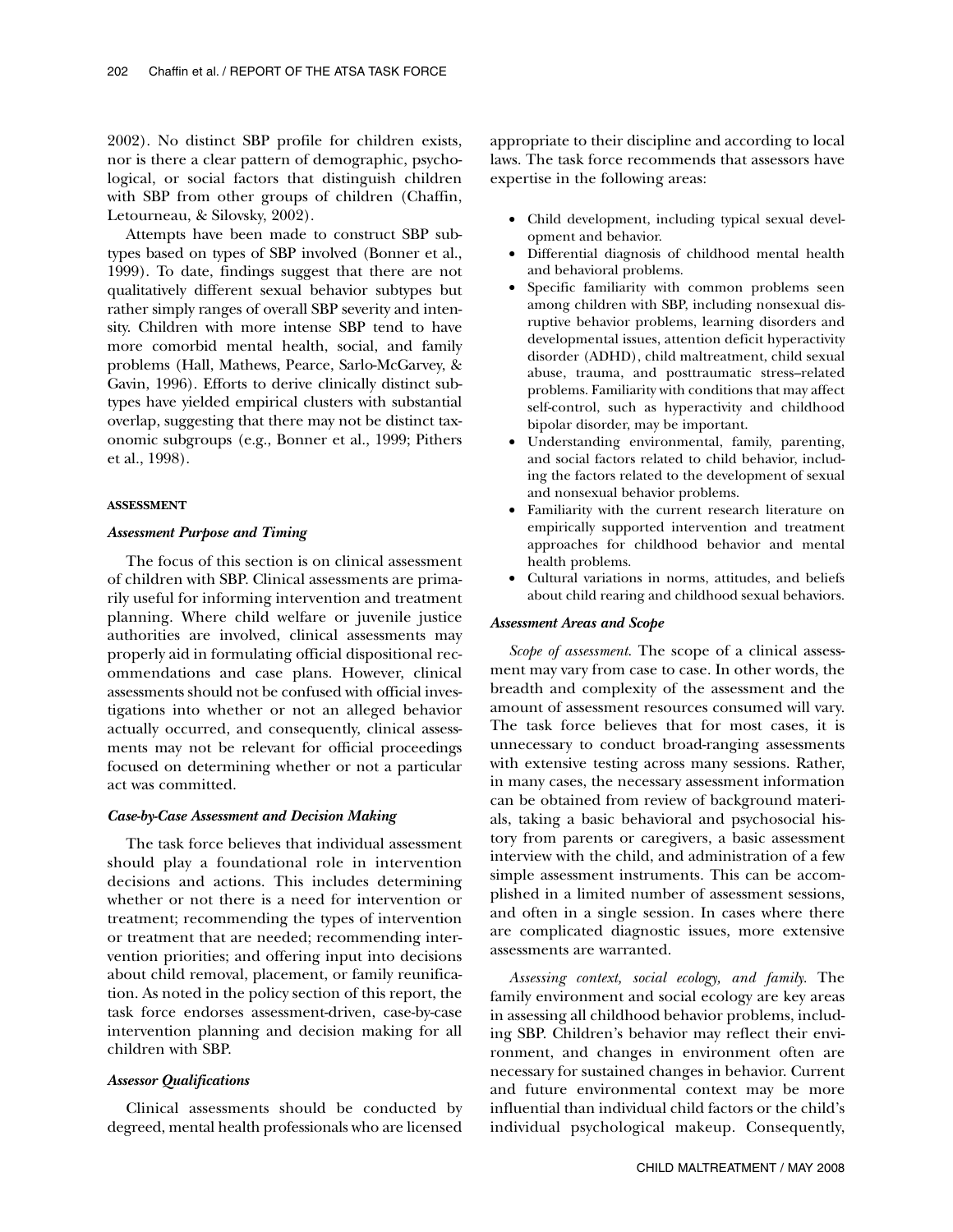assessment should include a focus on current and future contextual factors both inside and outside the home, including the following:

- Quality of the caregiver–child relationship, including the level of positive adult caregiver engagement with the child
- Adult caregiver capacity to monitor and supervise behavior
- Caregiver warmth and support shown toward the child
- Presence of positive or negative role models and peers in the child's social environment
- Types of discipline, limits, structure, or consequences applied; the level of disciplinary consistency; and the child's response
- Emotional, physical, and sexual boundary violations in the home
- Availability of opportunities for inappropriate behavior
- Extent and degree of sexual and/or violent stimulation in the child's past and current environment
- Exposure to, and protection from, potentially traumatic situations
- Cultural factors of the home and community (including racial, ethnic, religious, socioeconomic, etc.)
- Factors related to resilience, or strengths and resources that can be developed

Effective interventions for childhood behavior problems usually include working directly with and through parents or other adult caregivers in the child's social ecology. Ecologically focused assessment is critical for guiding which goals and strategies will be pursued with key adults in the child's life. In addition, the social ecology of the extended family, neighborhood, school, and other social environments directly affects children's behavior and should be included in the assessment. For example, an ecologically focused assessment of a case might suggest that negative peer influences contribute to the child's sexualized behavior. In this event, it might be important to assess what adult resources are available to steer the child away from his or her negative peers, to promote involvement with different peers, and to supervise peer interactions more closely. Similarly, an ecologically focused assessment might identify exposure to sexually explicit online material as a stimulus triggering SBP. In this event, it might be important to assess what sorts of limits, restrictions, or monitoring might be applied to eliminate this influence. Ecologically focused assessment strives to identify not only problems and factors that trigger or maintain SBP but also strengths and resources that might be marshaled to overcome the problems. For example, a child who genuinely wishes to please significant adults may

respond well to interventions emphasizing positive reinforcement and praise. Family, extended family, peer, community, and school strengths should be examined. Ecologically focused assessment also integrates information about permanency planning for children in state's custody. If the child is currently in foster care, but the long-term plan is reunification with his or her biological family, assessment and treatment planning will focus on both homes.

*Assessing broad psychological and behavioral status*. Good assessment of children with SBP includes a broad assessment of general behavior and psychological functioning, as well as a specific assessment of problematic sexual behavior. In some cases, SBP may be the dominant concern. In other cases, assessment may indicate that SBP is a secondary or lower priority. Combining a broad assessment of general functioning with a specific assessment of sexual behavior makes prioritization possible. A number of nonsexual problems have been described among children with SBP, including externalizing behavior problems (e.g., ADHD, oppositional or aggressive behavior), internalizing problems (e.g., posttraumatic stress disorder symptoms, depression, or anxiety), developmental and learning problems, and adverse environments (e.g., physical abuse, neglect, or exposure to violence). Because a significant number of children with SBP have histories of abuse or trauma, assessing for problems commonly related to abuse or trauma may be especially important. Common abuse or traumarelated problems may include posttraumatic stress disorder, other anxiety disorders, and depression. Depending on the case, other general assessment procedures, such as assessment of intellectual or learning functioning, may be appropriate. Less often, children with SBP may present with serious neuropsychiatric conditions, such as bipolar disorder, with symptoms of behavioral disinhibition and socially inappropriate sexual behavior. As a general assessment principle, common explanations for behavior involving more prevalent conditions and more everyday explanations should be considered prior to entertaining explanations based on rarer conditions.

*Assessing sexual behavior and contributing factors*. Obtaining a clear, behavioral description of the sexual behaviors involved, when they began, how frequently they occur, and how and whether they have progressed or changed over time is a core assessment component. It often is informative to sequence the sexual behavior history chronologically, and if possible, juxtapose this chronology with key events in the child's life. Multiple information sources are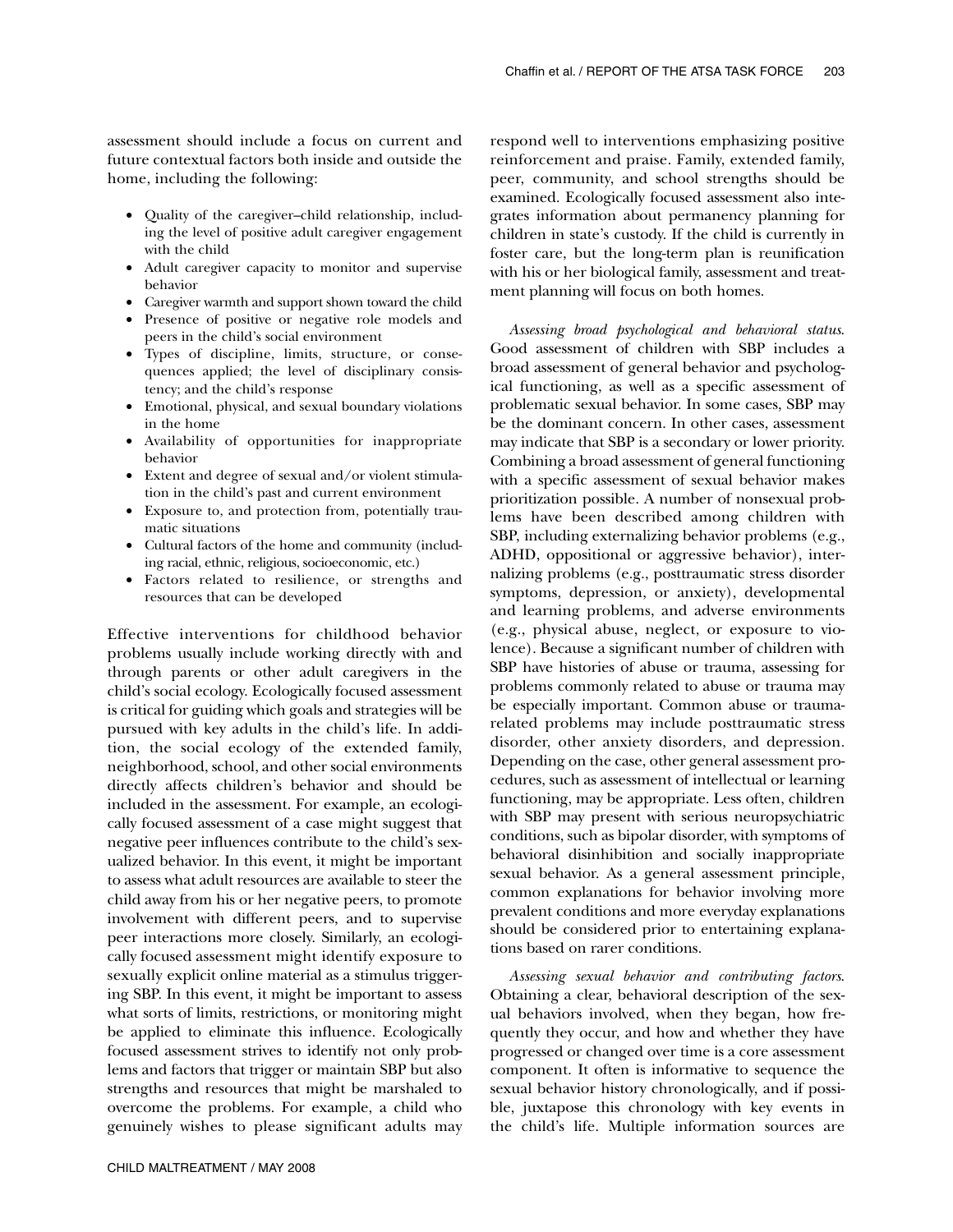important to creating a complete picture of the SBP, including information provided by the child, by parents or caregivers, by teachers, or by other child(ren). This information may be directly obtained or drawn from official investigation reports, records, or prior evaluations.

An important area of assessment is determining the extent to which the pattern of SBP is selffocused, other-directed, planned, aggressive, or coercive. For example, SBP that are self-focused, such as excessive childhood masturbation, may suggest a very different intervention plan from SBP that involve use of force with other children. If the SBP involved other children, it is important to determine how the behavior was initiated, the degree of mutuality involved, and whether the behavior was planned or impulsive, and whether it involved use of force or aggression to overcome any resistance. These factors are critical in assessing the extent of supervision and restriction needed to protect other children. The sexual behavior history should include attention to prior efforts or lack of efforts made by parents or caregivers to correct the behavior, and the child's response to these efforts. In particular, it may be important to assess for corrective efforts that have shown some degree of success, as this may offer insight into key elements of an effective intervention plan.

Good assessment should attempt to identify situations or circumstances under which SBP seem to occur. For example, some children might engage in SBP during times of stress, when depressed or frightened, when angry, or when reminded about past sexual abuse. Others may engage in SBP in response to particular environmental triggers, such as when exposed to sexual stimuli or when engaged in rough and tumble play with other children. Still others may show behavior limited to opportunistic circumstances, such as behavior occurring during sleepovers or when sharing a bed with another child. As a general principle, current and recent factors maintaining SBP, both environmental and emotional, may be more salient than long past or distal factors. In other words, although understanding original causes and the ultimate etiology of the behavior may be informative, assessment-driven recommendations ought to focus more on what *current* factors are maintaining the behavior, what *current* factors are restraining the behavior, and what *future* maintaining or restraining factors may arise. Parents, caregivers, or professionals sometimes presume that assessment must find a specific event that caused the SBP or presume that finding the root cause is necessary for solving the problem. However, in reality, causes for human behavior can involve the interplay of multiple factors and may not be fully knowable. Parents or other professionals should be reassured that finding the ultimate past cause(s) of the SBP is far less important than assessing what current and future factors need to be identified to help.

In cases in which there has been a reduction in SBP because of a dramatic but temporary change in the child's environment (e.g., a child placed in foster care or removed from any contact with other children), long-term maintenance of improved behavior will require assessing not only the child's *current* emotional and environmental circumstances but also the *future* circumstances likely to be involved when the temporary environmental change ends (e.g., when the child returns home or resumes contact with other children). Therefore, good assessment in these cases will include identifying maintaining and restricting factors both in the temporary living environment and in the anticipated future living environment.

*Interviewing children about their SBP*. Care is needed when interviewing children about the specifics of their SBP. Sensitivity to developmental issues and past trauma history is necessary. The interview atmosphere should be supportive and unpressured. The goal of a clinical interview is information gathering and laying the groundwork for addressing SBP in a calm and matter-of-fact manner. The goal is not to obtain a confession, and clinical interviewers should not use interrogation or pressure strategies with children. Polygraphs or other techniques designed to elicit confessions should not be used with children.

Interviewers should expect that children may be reticent to discuss the subject of inappropriate sexual behavior. Children commonly deny past wrongdoing of any sort when questioned by adults. For some children, discussing sexual behavior may recall upsetting memories. Other children may simply have forgotten about past events or details, especially when intake assessments occur many months after the incident. Failing to admit past SBP during the assessment, even in situations where there is clear evidence that the behavior has occurred, is not necessarily an indication of poor prognosis or being in a pathological state of denial. Assessors may opt not to question children about long-past events or details, events that are clearly upsetting to the child, or may choose not to interview very young children about the specifics of their SBP.

*The role of formal testing in assessment*. Psychological testing can help estimate the extent and nature of SBP. The Child Sexual Behavior Inventory–III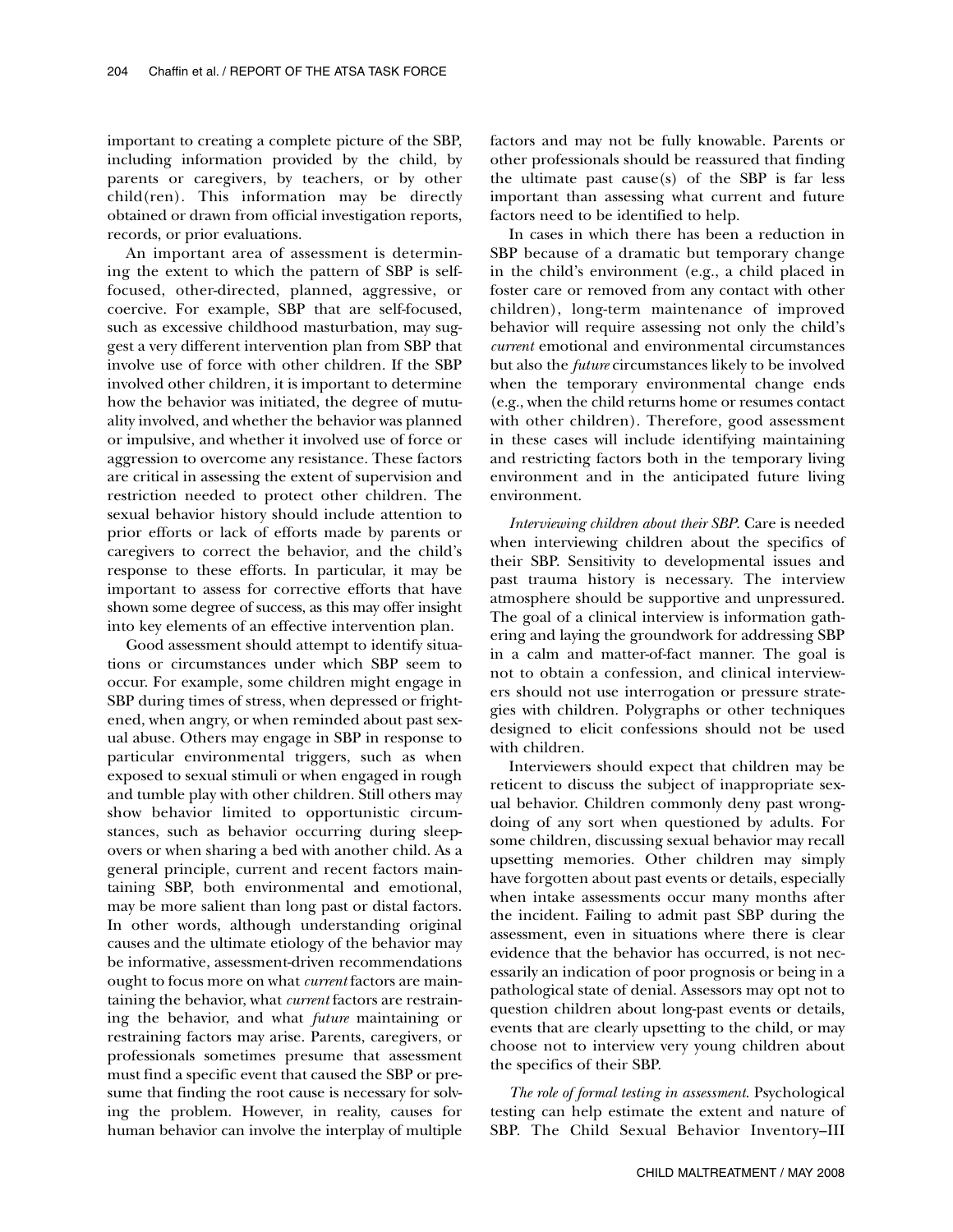(CSBI-III; Friedrich, 1997) is designed for children ages 2 to 12 and measures the frequency of both common and atypical behaviors, self-focused and other-focused behaviors, sexual knowledge, and level of sexual interest. Since the development of the third edition of the CSBI, Friedrich (2002) has added four items that assess planned and aggressive sexual behaviors. Age and gender norms are available for the CSBI and can help discriminate between developmentally normal and atypical sexual behavior. None of the four added planned/aggressive items were endorsed by current normative samples. Another measure is the Child Sexual Behavior Checklist (CSBCL–2nd Revision), which lists 150 behaviors related to sex and sexuality in children, asks about environmental issues that can increase problematic sexual behaviors in children, gathers details of children's sexual behaviors with other children, and lists 26 problematic characteristics of children's sexual behaviors (Johnson & Friend, 1995). The CSBCL–2nd Revision also gathers a broad range of information that is useful for assessment and treatment planning. The CSBCL–2nd Revision for children 12 years of age and younger can be completed by anyone who knows the child well (Johnson & Friend, 1995). A shorter instrument appropriate for tracking week-to-week changes in general and sexual behavior among young children is the Weekly Behavior Report (WBR; Cohen & Mannarino, 1997b). All of these assessment tools are useful in several ways. They may help evaluate the extent and nature of the SBP. Normed instruments such as the CSBI may be useful for explaining to parents or others which of a child's sexual behaviors are common and which are atypical. Instruments such as the CSBCL can help assess contributing factors and identify environmental intervention areas. Finally, instruments can be useful for monitoring progress and tracking outcomes (e.g., Cohen & Mannarino, 1997b).

#### *Assessment Issues*

*Adult and adolescent sexual behavior assessment procedures that are inappropriate for children*. Several features of adult or older adolescent sexual behavior assessment have little direct relevance to assessing children. For example, some adult sex offenders have sexual attraction toward children. Sexual attraction toward children is considered deviant for adults. However, this factor has no conceptual equivalent and therefore no relevance when assessing children with SBP. Deviant arousal assessment techniques, such as phallometry, should not be used. Other assessment targets that are relevant for adults or older adolescents, such as deficient victim empathy or patterns of "grooming" behaviors, also may be either irrelevant or qualitatively different among children. What is concerning at older ages, such as concrete moral thinking, may be developmentally normal among children or even young teens. Although children are capable of empathic feelings, the level of abstraction and complexity involved is normally much less than for adults. Similarly, the sorts of sequential planning and deliberation required for "grooming" may be well beyond the cognitive capabilities of young children. Assessors should guard against projecting adult constructs onto children.

*How much should assessment focus on sexual abuse history?* It is clear that a history of previous or ongoing sexual abuse increases the risk for developing SBP (Friedrich, 1993; Kendall-Tackett, Williams, & Finkelhor, 1993). Consequently, when a child exhibits SBP, it is appropriate for assessors to make direct inquiries into whether or not the child has been, or is being, sexually abused. However, assessors should not presume that SBP, even SBP involving clearly adult-like sexual behaviors, is sufficient to conclude that there has been sexual abuse. Evidence suggests that there probably are multiple pathways to SBP, some of which involve sexual abuse and some of which do not. The task force believes that childhood SBP are sufficient to raise the *question* of sexual abuse but should not be considered sufficient, by themselves, to *conclude* that sexual abuse has occurred.

Inquiring into sexual abuse and trauma history should be done in simple language that the child can understand; should favor open-ended questions; and should assiduously avoid biased, suggestive, or leading questions. Inquiries into the child's abuse history should be made both with the child and with his or her parents and/or caregivers. Inquiry into possible abuse history may or may not lead the assessor to conclude that there is sufficient reasonable suspicion to warrant making a report to the authorities. Assessors should remain cognizant of their legal obligation to report reasonable suspicions of child abuse and should inform parents and/or guardians about reporting obligations when obtaining consent for the assessment and prior to conducting the evaluation. It usually is not advisable for assessors to move beyond clinical inquiry into the more involved task of abuse investigation or forensic interviewing. Reporting reasonable suspicions is a responsibility for assessors. Investigating those suspicions further and conducting formal forensic interviews is the job of child welfare, law enforcement, or other authorities. Mental health professionals may at times be asked to conduct forensic assessment of abuse suspicions, and separate guidelines are available for these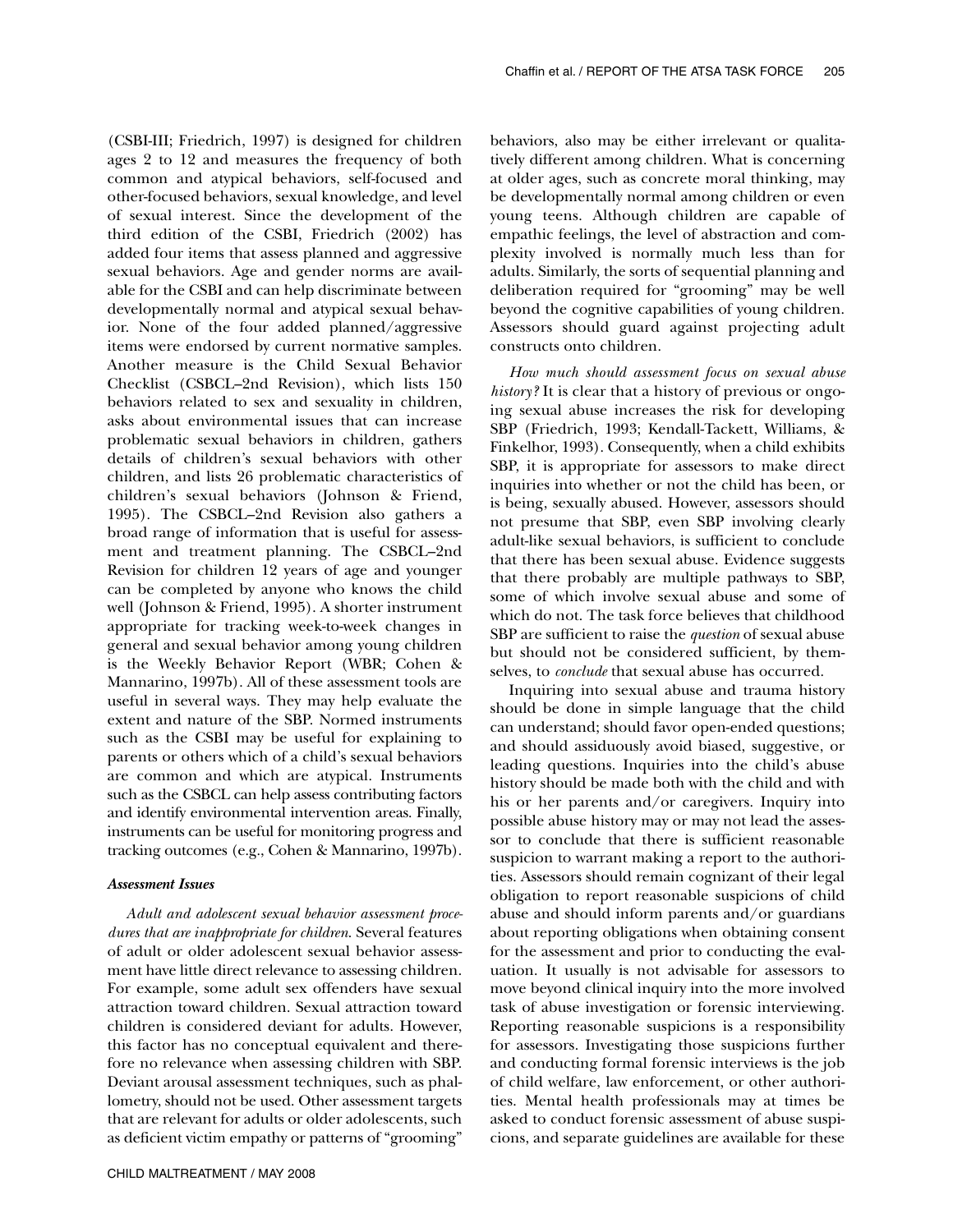types of assessments. Mixing clinical and forensic assessments creates complications that are best avoided if possible (American Academy on Child and Adolescent Psychiatry, 1997; American Professional Society on the Abuse of Children, 1990).

In some cases, sexual abuse may be suspected, but the official investigation may yield no clear conclusions. This may be distressing to parents or professionals who may presume that the question of abuse must be conclusively answered for the child to be helped. When the facts are inconclusive, parents or professionals may be tempted to turn to poorly supported or concerning methods in their search to find an answer to the abuse question (e.g., overinterpretation of drawings or play, suggestive therapy or interview techniques, profiling, poorly supported truth-detection techniques, etc.). Assessors should resist the temptation to turn to these methods when the facts are inconclusive. Parents can be reassured that providing good intervention services and expecting good outcomes is still possible even if the original causes of the behavior are unclear and even if the facts concerning sexual abuse history are inconclusive.

In some inconclusive cases, the concern is more about the possibility of *ongoing* rather than past sexual abuse. Naturally, ongoing abuse would be a serious concern, both for the child's welfare and for the success of intervention efforts. In these cases, assessors may recommend interventions focused on educating children about sexual abuse, identifying who children might tell if they were being abused, having significant adults support this message, and building support systems around the child (Hewitt, 1999). Where cases have been thoroughly investigated but findings are inconclusive, it is generally a poor practice to keep questioning children over and over about abuse or to keep seeking additional interviews, additional experts, or additional medical examinations.

*Temporal factors in assessment*. The task force recognizes that children's behavior and status can change over time as the child develops and matures, and as circumstances and the social environment change. Consequently, the validity of any clinical assessment also can change over time. Good child assessment reports often include explicit statements to guard against inappropriate use of the report long after its validity has expired. This is particularly important for assessment of children who have engaged in coercive sexual behavior, given that there is sometimes substantial misinformation about the persistence of sexual offending in children. In particular, when offering recommendations about limiting contact with other children or similarly restrictive interventions, assessment reports should be explicit that these recommendations apply to current circumstances and may not be valid later in the child's life.

In addition to explicating this caveat, other temporal and maturational factors need to be weighed in assessment. As a general principle, behavior occurring recently should be given greater weight than behavior occurring in the distant past. This point is particularly relevant in cases where the inappropriate or abusive sexual behavior occurred in the past, but where a thorough inquiry suggests that the behavior has not repeated itself after an extended period of time. For example, children may be referred for assessment because of SBP that last occurred 1 year or more ago, and it appears the SBP has not reoccurred. In these circumstances, assessment might appropriately give greater weight to the child's more recent desistance than to the child's long-past SBP.

*Assessing best interests and welfare of the child with SBP.* Assessors strive to make recommendations that consider the best interests of the child along with the interests of the family, other children, and the community. The task force believes that the point at which this balance is appropriately struck will vary with the age of the child being assessed. Progressively younger individuals require progressively greater consideration given to their interests and welfare. For example, whereas an adult sex offender's interests are expected to be subordinated to those of his victim and the community, the best interests of young children with SBP must be considered more carefully and given more weight. Therefore, the task force believes that assessment should include some estimate of how any intervention recommendations or decisions might negatively affect the child. Where questions of removal or placement are involved, or where more restrictive or burdensome interventions are being considered, the assessment should estimate the potential burden this might place on the child and the potential risks to which the child might be exposed. For example, where residential or outof-home placement is being considered, assessors should evaluate the potential for any negative social, educational, or familial impact on the child, along with evaluating the potential benefits to the child, and the importance of protecting other children and the community. The younger or more vulnerable the child, the relatively greater the weight we should give to that child's best interests and welfare.

## **TREATMENT**

A number of SBP-specific treatments for preadolescent children have been described in the clinical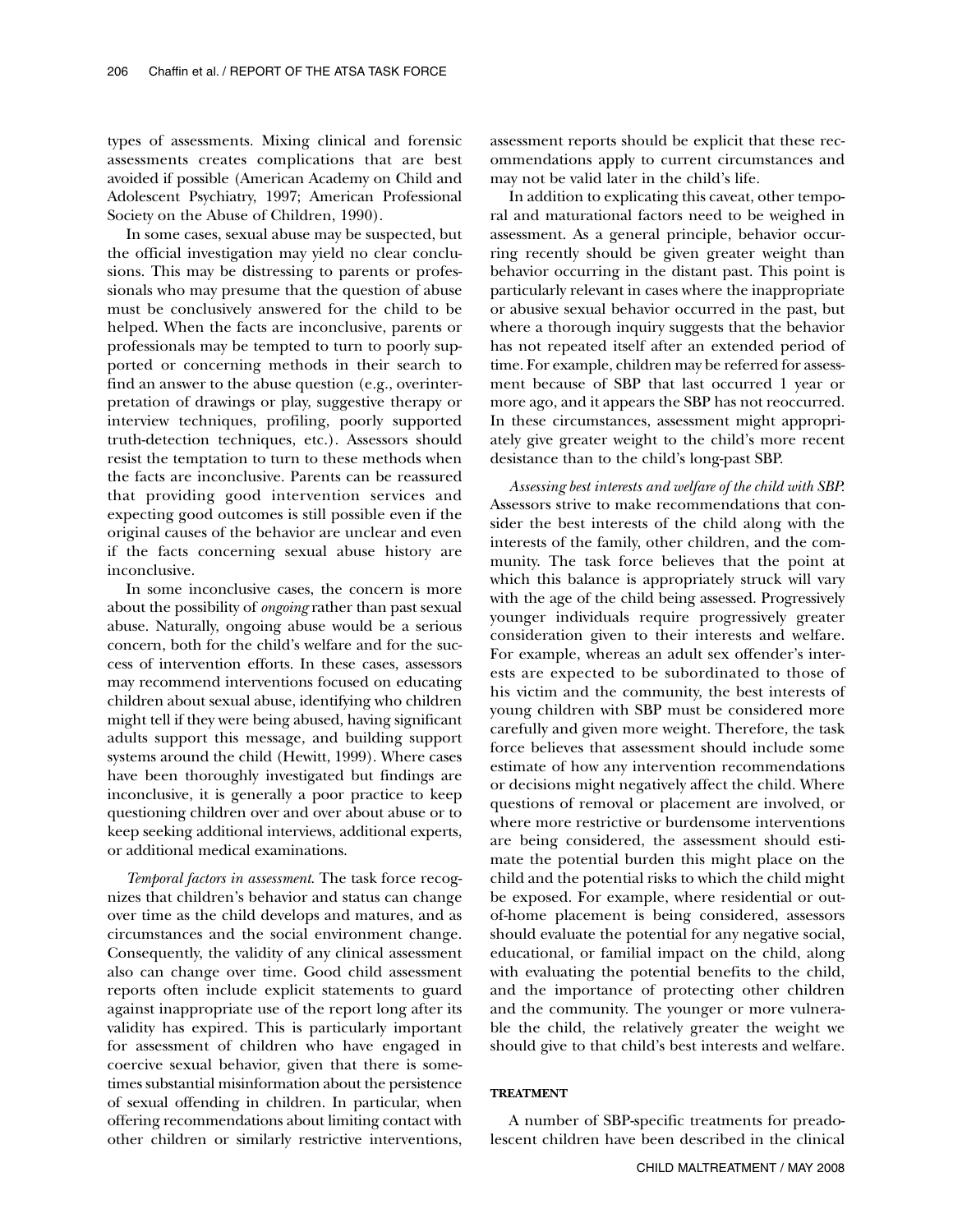literature, most developed during the past two decades (Araji, 1997). A small but reasonably rigorous body of SBP treatment effectiveness research has emerged, sufficient to guide recommendations. Beyond the SBP area, there is a large and rich body of research on effective interventions for child behavior problems in general, and this literature offers additional guidance.

## *SBP Treatment Outcome Research*

Two randomized trials have been conducted specifically focusing on children with SBP. Bonner et al. (1999) randomly assigned children with SBP either to a 12-session, psychoeducational, cognitivebehavioral group treatment program (CBT) or a 12 session play therapy group. Short-term reductions in SBP and nonsexual behavior problems were found among children in both treatment groups. At 10-year follow-up, sex offense arrest and child welfare sexual abuse perpetration report outcomes were significantly in favor of the CBT condition (Carpentier, Silovsky, & Chaffin, 2006). Children randomized to CBT had significantly lower rates of sex offense arrests or sex abuse perpetration reports (2%) than children randomized to play therapy (10%). Children with SBP who received CBT had approximately the same rate of future sex offenses (2%) as a clinic comparison group of children diagnosed primarily with ADHD or behavior problems, but with no history of SBP (3%). Thus, the 12-session CBT approach not only performed better than play therapy but resulted in future sex offense rates that were both extremely low in absolute terms and no different from those of a general clinic population. This suggests that risk for future sexual offenses can be reduced to baseline levels with appropriate short-term treatment. The 12-session CBT protocol used in the study involved teaching children simple sexual behavior and boundary rules, involving parents or caregivers in monitoring and supervision activities, and teaching children basic impulse control skills.

Pithers and Gray (1993) and Pithers et al. (1998) randomly assigned 115 children with SBP, ages 6 to 12, and their families, to 32 sessions of either expressive therapy or a relapse prevention–based group program. Both group programs, including the expressive therapy, were psychoeducational, structured, CBT types of models. However, the relapse prevention model, which was adapted from adult sex offender treatment, focused on identifying relapse factors and building a prevention team, whereas the expressive approach was limited to education about sexual behavior rules, boundaries, emotional management, understanding the effects of sexual abuse,

CHILD MALTREATMENT / MAY 2008

and teaching problem solving and social skills (Araji, 1997). Midway through the program, children in both groups had improved, and a subgroup of children with serious traumatic stress symptoms improved more with relapse prevention treatment (Pithers et al., 1998). Ultimately, at follow-up, improvements were seen in both groups, and the groups did not significantly differ (reported in Bonner & Fahey, 1998).

Other studies, primarily of sexually abused children, also have tracked SBP outcomes. In a randomized trial studying treatments for sexually abused children with traumatic stress symptoms, several of whom also had SBP, Cohen and Mannarino (1996, 1997a) tracked changes in SBP over time. Children randomized to a gradual-exposure-based CBT, including a brief component focused specifically on managing SBP, were compared with children assigned to individual nonspecific supportive therapy. Both treatment conditions included caregivers in the therapy. The CBT cases demonstrated significant SBP reductions from pre- to posttreatment, whereas the nonspecific supportive therapy group did not. Improvements were maintained at 1-year follow-up (Cohen & Mannarino, 1997a). Furthermore, six children who received nonspecific supportive therapy had persistent SBP and were consequently removed from that arm of the study and provided with CBT, after which their SBP improved (Cohen & Mannarino, 1997a).

Silovsky and colleagues used a waitlist control design to evaluate a 12-week CBT group treatment program for preschool children with SBP (Silovsky, Niec, Bard, & Hecht, 2007). Participants were evaluated weekly throughout wait and treatment periods. Significant time effects and an increased rate of SBP symptom reduction related to treatment were found among children with the highest initial rates of SBP. In other words, SBP tended to improve with the passage of time, perhaps related to basic caretaker or child welfare interventions (e.g., increased supervision, reduced contact with other children), but the rate of improvement of the children with the highest frequency of SBP became more rapid once the shortterm psychoeducational CBT treatment was initiated. Similarly, Stauffer and Deblinger (1996) tracked SBP among children in CBT treatment for sexual abuse–related traumatic stress symptoms and noted greater reductions during treatment compared to during a waitlist period and found that these reductions were maintained at 3-month followup. Pre-to-post–reductions in SBP also have been reported among children in outpatient psychotherapy treatment with a specific SBP focus (Friedrich, Luecke, Beilke, & Place, 1992).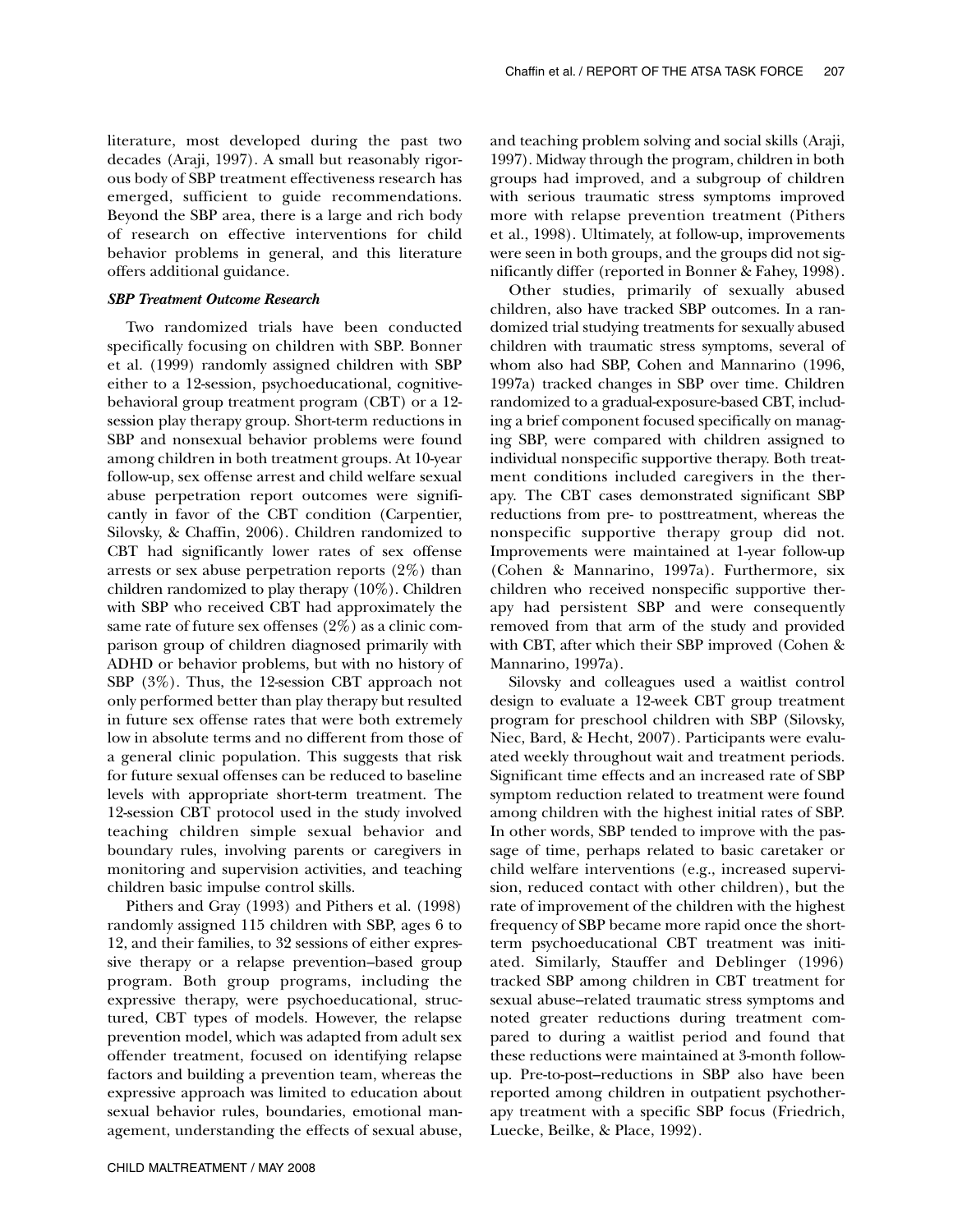Several general conclusions might be drawn from this body of research. First, it appears that improvement in SBP is the rule over time, at least when some sort of detection and adult intervention is provided. Second, it appears that focused treatment helps, and some types of treatment work better than others. In particular, where structured, SBP-focused CBT approaches that include parent and/or caregiver involvement have been tested, they have been found to work better than unstructured supportive therapy or unstructured play therapy approaches. This includes findings at both short-term and long-term follow-up and findings for both general parentreported SBP and for long-term official sexual offense outcomes. Third, it appears that blended CBT treatments targeting both traumatic stress symptoms and SBP can be successful in helping both problems in cases where both are present.

Finally, examining the details of these studies suggests that good results can be obtained for a broad range of children with SBP using short-term outpatient CBT treatment approaches. Across studies, good outcomes in short-term outpatient CBT treatment have been found for children with highly aggressive versus less aggressive SBP and for girls as well as for boys. Benefits have been reported among populations with significant trauma, varying levels of comorbid problems, and varying levels of family problems. Although short-term outpatient CBT treatment may not be the best option for each and every child with SBP, the findings do suggest that short-term outpatient CBT approaches, with appropriate parent or caregiver involvement, can be expected to yield excellent and durable results in most cases. Given these findings, and the fact that short-term psychoeducational CBT is a low-burden and low-risk intervention, short-term outpatient CBT treatment should be considered the first-line treatment for SBP except in unusually severe cases or cases with very severe comorbidities (e.g., children who are acutely suicidal).

Other types of SBP treatments and treatment settings are less well studied than outpatient CBT. For example, there currently are no controlled outcome studies testing interventions for children placed in inpatient or residential settings. Behavioral parenttraining or family therapy approaches, which may be promising considering their track record with child behavior problems in general, have not been tested specifically for SBP. However, it does appear that less structured and less goal-directed therapies, such as nondirective play therapy or nonspecific supportive therapy, are not the best choices for children with SBP.

#### *Parent/Caregiver Involvement in Treatment*

It is important to note that both the clinical and research literatures emphasize parent involvement in treatment (Friedrich, 2007; Johnson, 1989, 2004; Silovsky et al., 2006). This includes biological parents, foster or kinship care parents, or other caregivers, with consideration given to including both current caregivers and likely future caregivers. In some cases, the home environment actively contributes to the development and maintenance of the child's SBP. To effectively intervene, the home environment must be stabilized and contributing factors managed. In other cases, the home environment may not have contributed to the problem, but parents/caregiver involvement in treatment still may be critical for providing support and for implementing day-to-day aspects of the intervention plan.

Most of the better child behavior problem treatments examined to date in the effectiveness literature have included an active parent component. Some are primarily parent-focused or parent-mediated approaches, such as parent skill training, whereas others involve parents as partners in the treatment (Brestan & Eyberg, 1998; Deblinger & Heflin, 1996; Hembree-Kigin & McNeil, 1995). In general, child behavior problem treatments are most effective when they (a) use a focused, goal-directed approach and (b) teach parents, teachers, or other caregivers to use practical behavior management and relationship improvement skills (Patterson, Reid, & Eddy, 2002). The parenting and behavior management skills taught in these treatments share much in common, including instruction in how to give clear behavioral directions to children; attending to positive child behavior; use of specific labeled praise for desired behavior; using time-out with younger children; use of logical and natural consequences with older children; and promoting parental consistency, warmth, and sensitivity. Among parents of children with SBP, parent involvement may additionally include establishing supervision plans and creating a safe, nonsexualized environment for the child. A number of approaches might be considered for fostering parent involvement in treatment. Joint dyadic sessions, regular parent collateral sessions, and in-home or family therapy modalities are possibilities. The group therapy approaches used by Bonner and colleagues (1999), Pithers and Gray (1993), and Pithers et al. (1998) in randomized trials both included active parent involvement in the children's group and/or in a regular parent's group.

In many cases, it may be appropriate for therapists to work directly with surrogate parents, such as day care staff, neighbors who look after children, or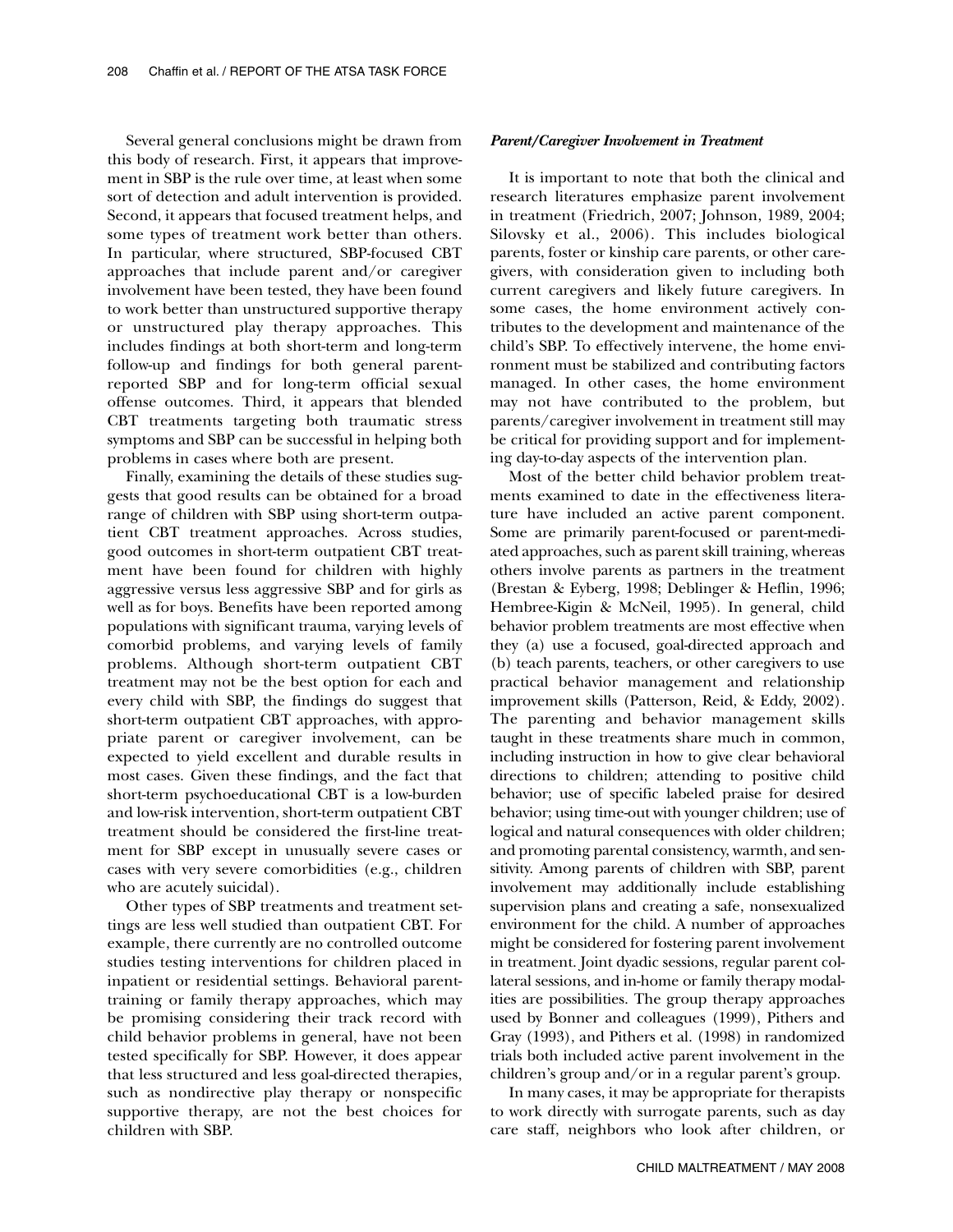teachers. In cases where SBP are occurring at school or in similar settings, therapists should strongly consider visiting the day care facility or school, observing the child's behavior and offering teachers and staff clear, concrete, and practical suggestions for supervision and behavior management techniques. For example, a young child with SBP in day care might need to stay near the teacher during nap times, avoid being alone with other children in the bathroom or changing areas, and receive appropriate reinforcement for keeping hands to himself or herself. Teachers and staff can be educated that SBP are not uniquely difficult behaviors to correct and that most children with SBP will desist from the behavior given appropriate guidance, structure, and help (Horton, 1996). Working with schools and day cares may be important for preventing the child from being expelled from these settings, and thereby creating disadvantages and additional family burden.

# *Treatment Modality—Group, Individual, or Other Modalities*

As child sexual abuse was increasingly recognized during the 1980s, victim support groups and group therapy programs grew and became widely synonymous with abuse-focused clinical practice. In line with this history as well as the group approaches historically used with adult and adolescent sexual offenders, many treatments for children with SBP have been group based (Araji, 1997). However, the clinical popularity of group programs should not be misconstrued as implying that they are the sole legitimate or single-best approach. For example, as reviewed earlier, controlled trial benefits have been found using both group and individual forms of short-term CBT. Group treatment offers unique advantages as well as posing unique challenges. One clear advantage of group approaches is their low cost per unit of service. Possible clinical benefits include the opportunity for vicarious learning, reducing a sense of isolation, and any benefits arising from a positive peer culture established within the group. Groups can spur more active discussion of topics and offer the opportunity to observe *in vivo* social interactions and practice new social skills. Group formats described in the clinical and research literatures have not segregated children with SBP by gender and can accommodate both boys and girls of comparable ages. Groups do pose complicated confidentiality issues. Supplemental family or individual sessions may be needed to attend to idiosyncratic or comorbid issues. Therapists' use of effective behavior management strategies are critical to the success of the group; otherwise, the group may have unintended negative effects because of aggregating children with behavior problems and thereby creating negative social models or peer reinforcement of negative behavior. Group approaches may not be the best fit for children with serious behavior problems or with complicated comorbid issues. Group approaches require significant agency or provider effort to develop and maintain, and require a sizeable and consistent referral flow. Thus, groups may be difficult to establish in rural communities or in practices that receive fewer referrals. Long treatment delays should be avoided if possible regardless of modality. The task force believes that practitioners can validly select from a range of modalities, depending on the client and the context. Treatment approach, rather than treatment modality, appears to be the paramount issue.

## *Treatment Model Selection in the Context of Comorbidity*

In many cases, SBP may be one of several treatment priorities. SBP may be either a primary or secondary priority. Given that successful SBP reductions have been found using CBT models primarily focused on SBP, as well as using CBT models where SBP was a secondary focus and traumatic stress symptoms the primary focus, the task force suggests the following approach to treatment selection. In cases where SBP is the main or dominant problem, first consider one of the research-supported short-term CBT protocols designed to treat SBP. In comorbid cases where SBP is a secondary focus, it may be appropriate to consider using a well-supported, evidence-based treatment matched to the highest priority, comorbid problem, and then integrate SBP-focused components. For example, when children with SBP primarily suffer from serious traumatic stress symptoms, trauma-focused CBT should be considered, with added SBP components addressing necessary environmental changes, supervision, and self-control strategies. When SBP are one element of a broad, overall pattern of early childhood disruptive behavior problems, well-supported models such as Parent-Child Interaction Therapy (Brestan & Eyberg, 1998), The Incredible Years (Webster-Stratton, 2005), Barkley's Defiant Child protocol (Barkley & Benton, 1998), or the Triple-P program (Sanders, Cann, & Markie-Dadds, 2003) might be considered, integrated with SBP-specific treatment components. When the primary problem is a chaotic or neglectful family environment, interventions focused on creating a safe, healthy, stable, and predictable environment may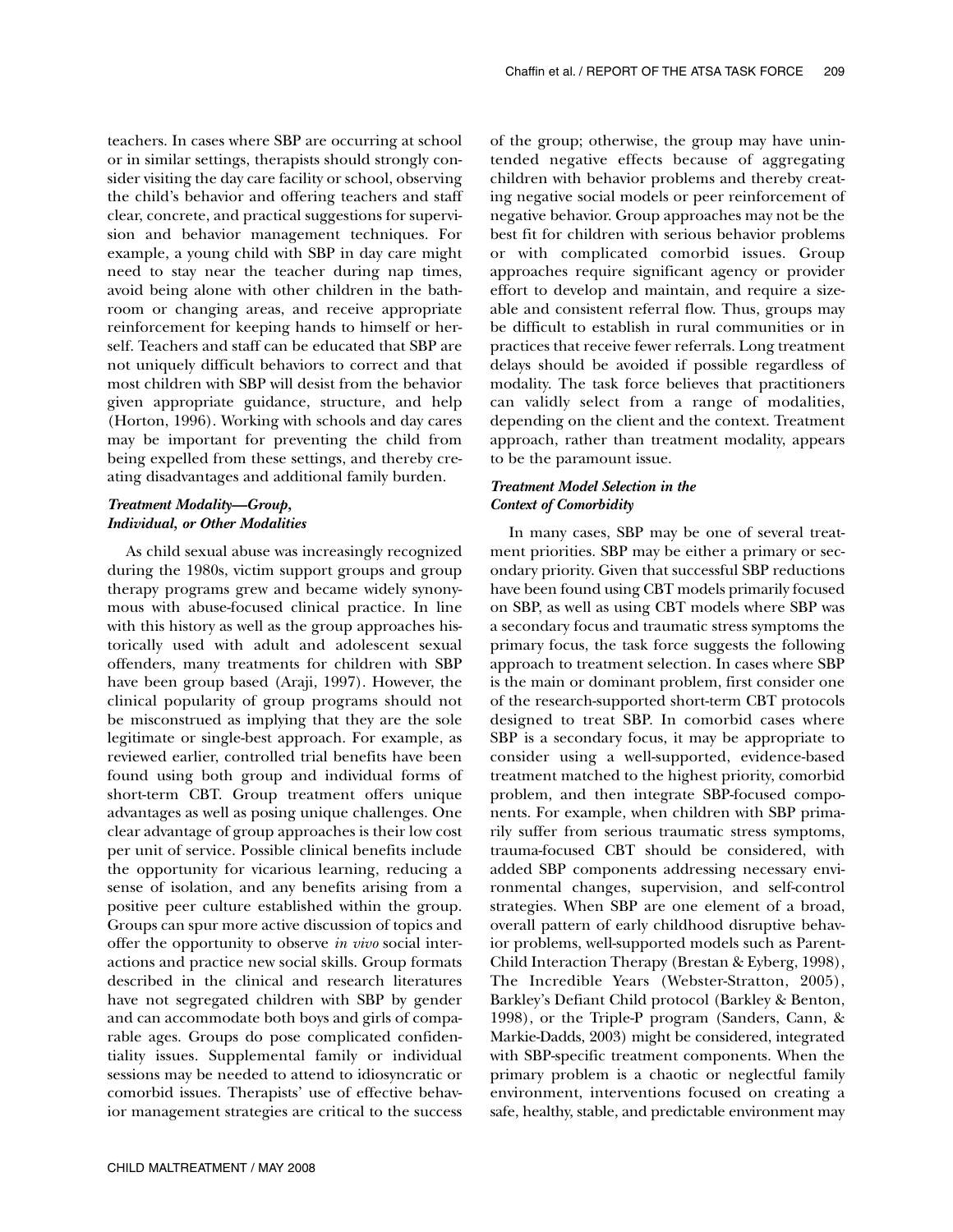be the top priority. When insecure attachment is a major concern, short-term interventions emphasizing parental sensitivity have been found to be the most effective (Bakersman-Kranenburg, Van Ijzendoorn, & Juffer, 2003). Resources for selecting empirically supported intervention models are available from a number of registries including the Substance Abuse and Mental Health Services Administration (www.modelprograms.samhsa.gov), the American Psychological Association's Division 53 on Child and Adolescent Clinical Psychology (http://www.wjh .harvard.edu/%7Enock/Div53/EST/index.htm), the Cochrane Collaborative (www.cochrane.org), the Crime Victims Research and Treatment Center (http://www.musc.edu/cvc/guide1.htm), or other repositories. Many of the supported models in these registries could easily be augmented to include an SBP focus. Augmentations might include, for example, adding specific instructions for reducing exposure to sexually stimulating media or situations in the home; instructions for monitoring interactions with other children; suggestions for how parents should respond to sexualized behaviors; and teaching children basic touching, sexual behavior, and boundary rules. In multiproblem cases, incorporating some of these basic SBP elements into evidencebased treatments focused on the highest priority problems may be more feasible than adding or "stacking" separate therapies, each targeted at a different problem. In other words, it is possible that *a single integrated* treatment may be preferable to *multiple separate* treatments, especially where SBP are secondary priorities. For example, a child with serious general behavior problems and mild to moderate SBP might do well in a single behavior management therapy, such as behavioral parenting training with some additional attention to sexual behaviors, and not require an additional and separate SBP group therapy program. Implicit in this suggestion is the assumption that competent child therapists do not have to be SBP subspecialists to provide adequate services to many of these youngsters, particularly in cases where SBP are less severe or are a secondary treatment priority. Although the Task Force believes that basic information and skills pertinent to SBP are important, we do not believe that SBP treatment is such a specialized or esoteric area that it should be reserved for only a few subspecialists. Because childhood SBP are not uncommon, the Task Force believes that basic SBP management strategies should be included in routine training for child mental health clinicians, especially those who work with sexually abused children, behavior problem children, or other at-risk groups.

#### *Developmental Considerations in Treatment Planning*

Cognitive and social aspects of child development have several important intervention implications. Young children's cognitive development limits their repertoire of coping strategies. For example, young children may touch their own genitals as a self-soothing behavior during times of stress (White, Halpin, Strom, & Santilli, 1988). This is far more common among younger than among older children. Younger children may not yet have the ability to use more sophisticated cognitive coping strategies. Consequently, young children may need to be redirected to alternative coping mechanisms that are simple and concrete rather than attempting to teach them cognitive coping strategies. Young children's cognitive development also limits the types of cognitive processes involved in initiating and maintaining sexual misbehavior. Young children with SBP are far less able than adults to engage in complex cognitive processes such as planning, grooming, or rationalizing. Thus, typical adult sex offender treatment concepts such as learning about a cycle of sexual behaviors or correcting elaborate cognitive distortions are far less applicable, if not inappropriate, for young children. Children have shorter attention spans and more limited impulse control. In contrast to some adult sex offenders, childhood SBP are more likely to be impulsive rather than compulsive.

Young children do not yet posses the cognitive maturity or the ability for emotion regulation that would allow them to use self-understanding to improve emotional and behavioral self-control. Rather, young children's cognitive abilities are better suited to understanding simple rules about behavior. For example, young children can be taught concrete rules about sexual behavior (e.g., "Don't touch other children's private parts") and learn to follow these rules, although they may be unable to understand the more abstract reasons why the rule is important. Similarly, because young children learn better by demonstration, practice, and reinforcement, rather than by discussing abstract concepts, interventions may need to emphasize showing children appropriate behaviors, having them practice these behaviors, and consistently reinforcing these behaviors across settings. Among older children with SBP (10-12 years old), some abstract principles along with basic rules may be included, but the levels of abstraction are still well short of those applied with adults and teenagers.

## *SBP-Focused Treatment Components*

The successful CBT treatment programs tested in the research literature have included a number of common components. For children, these include the following: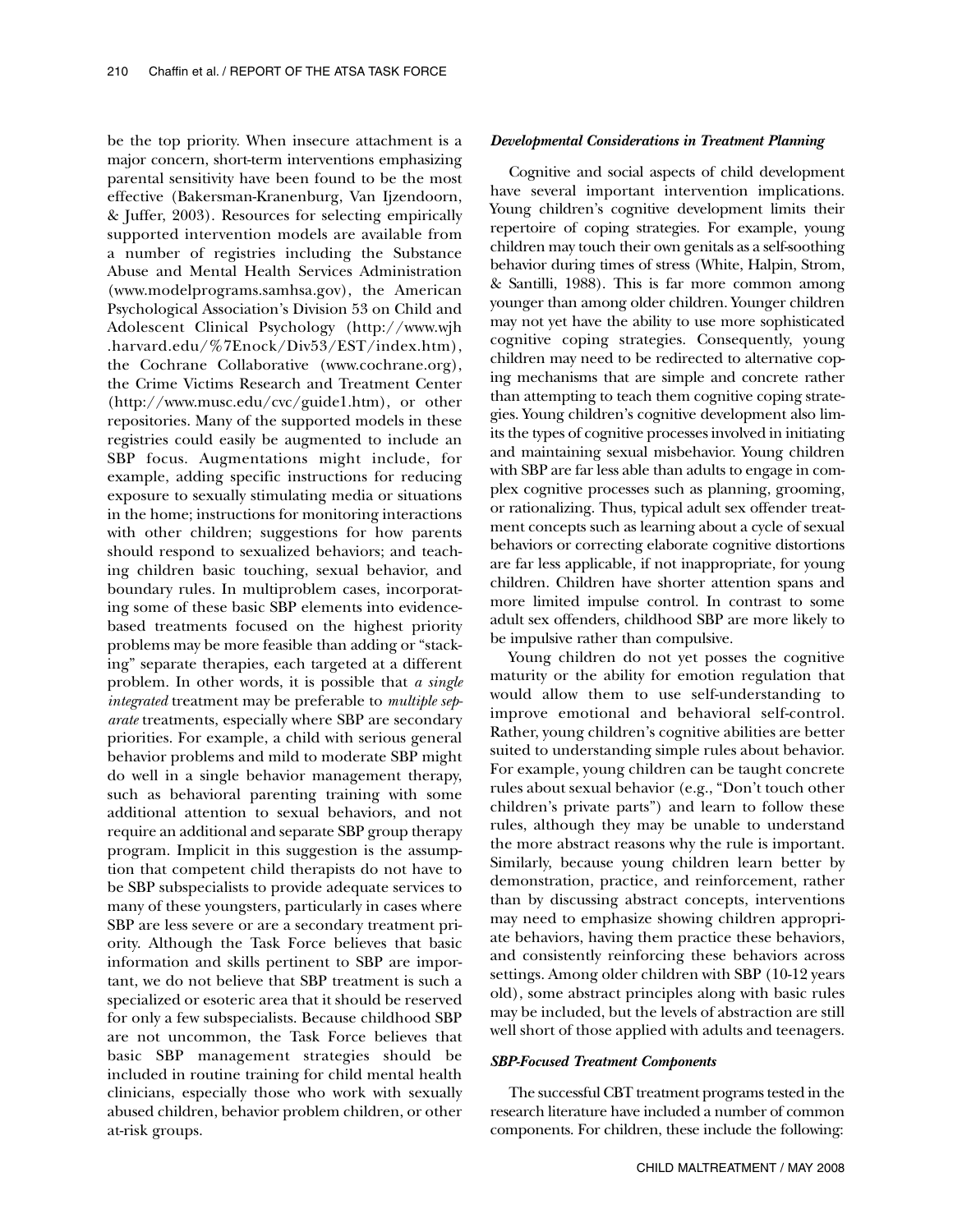1. *Identifying, recognizing the inappropriateness of, and apologizing for rule-violating sexual behaviors that occurred*. This component is often omitted with very young children (e.g., younger than 7 years). This component should not be misinterpreted as a requirement that the child admit or acknowledge past behaviors as a prerequisite for treatment.

2. *Learning and practicing basic, simple rules about sexual behavior and physical boundaries*. Teaching sexual behavior and boundary rules should not imply that all forms of human sexuality, touching, or close physical contact are wrong and lead to trouble. It may be important to emphasize which behaviors are acceptable and distinguish these from which behaviors are against the rules.

3. *Age-appropriate sex education*.

4. *Coping and self-control strategies*. This may include teaching relaxation skills, problem- solving skills, or routines to encourage stopping and thinking before acting.

5. *Basic sexual abuse prevention/safety skills*.

6. *Social skills*.

Components for parents or caregivers include the following:

1. *Developing and implementing a safety plan*. This includes the following:

- a. *A supervision and monitoring plan,* especially monitoring interactions with other children. The level of supervision and monitoring should fit the individualized case assessment.
- b. *Communicating with other adults* (such as day care personnel or extended family) about supervision needs. Again, the extent communication with others that is needed will vary according to the individualized case assessment.
- c. *Modifying the safety plan over time*. Safety plans should be modified according to improvements in the child's behavior. Regular modification of the safety plan reinforces the child for increased selfcontrol and decreased SBP and focuses the child on the attainment of behavioral goals.

2. *Information about sexual development, normal sexual play and exploration, and how these differ from SBP*.

3. *Strategies to encourage children to follow privacy and sexual behavior rules*.

4. *Factors that contribute to the development and maintenance of SBP* and how to maintain an environment that is not overly sexually stimulating for the child.

5. *Sex education and how to listen and talk with children about sexual matters*.

6. *Parenting strategies to build positive relationships with children and address behavior problems.* This component can include learning and practicing skills, such as play skills, redirection, giving clear directions, use of labeled praise, use of time-out and logical or natural consequences, application of consistent rules and discipline, and so forth.

7. *Supporting children's use the self-control strategies they have learned*.

8. *Relationship building and appropriate physical affection with children*.

9. *Strategies to guide the child toward positive peer groups*.

The emotional quality of the parent–child relationship also may be important to address, with a focus on enhancing supportive, positive, and mutually enjoyable interactions. Finally, many caregivers of children with SBP have high levels of parenting stress and limited support systems. One advantage of the group approaches is the opportunity to receive support from other parents and to be able to discuss aspects of their child's SBP frankly with a support group.

#### **PUBLIC POLICY**

#### *General Policy Considerations for Children With SBP*

*Do children with SBP pose a risk to other children and the community?* Childhood SBP are not rare, especially among children with behavior problems in general, among young children exposed to sexual stimuli in their environment, and as reactive behaviors among children who have been sexually abused. The range of behaviors involved is broad in terms of severity and potential to cause harm. Some SBP involve little or no victimization of others, but SBP can range up to and include behaviors that parallel serious and aggressive sex offenses. Public policy is most appropriately concerned with the subset of children who engage in the most serious and victimizing behaviors. We will primarily concern ourselves in this section with policies that address these most serious cases.

Some have argued that sexual behavior in childhood directly leads to adult sex crimes. Although some adult offenders report a childhood onset to their sexual aggression, we should avoid the logical fallacy of reasoning backward and assuming that all or most children with SBP are therefore on a path toward serious sexual aggression. Prospective data are required for estimating long-term risk to the community. To date, the task force is aware of only one prospective study of children with SBP, the results of which suggest that the concerns derived from reasoning backward are exaggerated. Ten-year follow-up data suggest that children with SBP are unlikely to have future arrests or child welfare reports for perpetrating sexual offenses through their adolescence and into early adulthood (Carpentier, Silovsky, & Chaffin, 2006). When given appropriate treatment, as described elsewhere in this report, children with SBP, including aggressive SBP, were no more likely to have future arrests for sexual or nonsexual offenses than a comparison group of clinic children with common nonsexual behavior problems such as ADHD (a 10-year risk of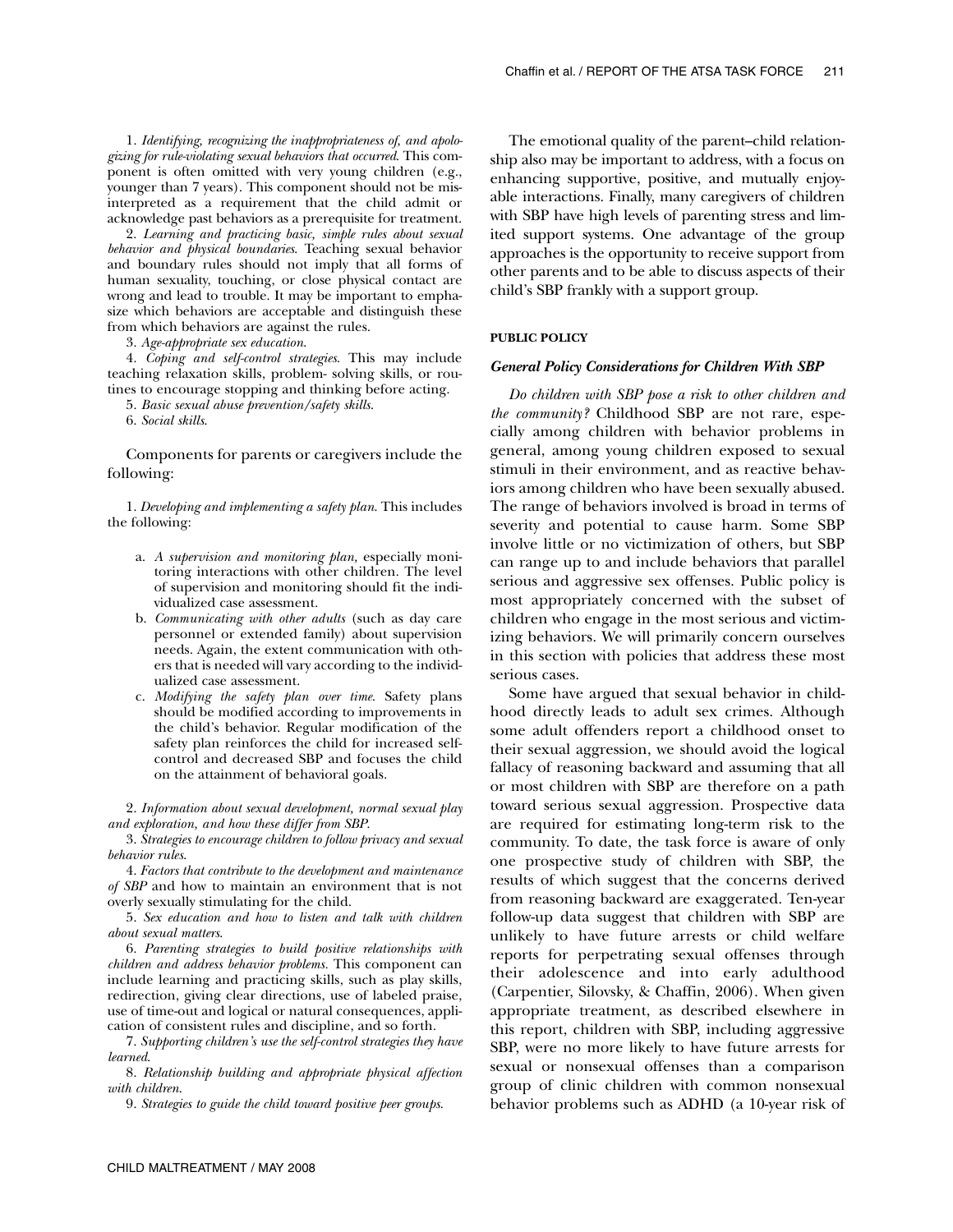2%-3% for both groups). Overall and regardless of treatment type, children with SBP may be as likely to be future *victims* of sex crimes as future *perpetrators* of sex crimes (5%-6%) (Carpentier, Silovsky, & Chaffin, 2005). The available data suggest that the vast majority of children with SBP, given appropriate shortterm intervention, do not pose an elevated risk for committing future sex offenses. Public policy makers should consider both the overall low level of risk and the fact that risk appears easily modifiable by focused short-term treatment, in crafting sound policies for these children. Public policies should consider the fact that a body of sound research supports using treatment to lower sex offense risk. The risk posed by untreated children with SBP is unknown but may not be insignificant given that 10% of children receiving less effective treatment had future sex offense arrests or reports. Therefore, public policy should promote appropriate treatment where assessment suggests it is needed. Making appropriate treatment available to these children is in the public's interest.

*Legal response and culpability*. Laws generally set an age below which children cannot be found legally culpable regardless of their behavior. The age at which youths are assumed to understand what it means to break the law and may be adjudicated delinquent varies by jurisdiction. Often there is an age bracket where the presumption of incompetence can be rebutted and the child adjudicated. In other cases, formal legal proceedings may be undertaken against young children more as an effort to ensure receipt of needed services. In some locations, children ages 9 or younger are adjudicated delinquent for sex offense behavior, although this is rare within many other jurisdictions. Recent public outcry and concern about sexual offenders may mistakenly suggest to some that children with SBP are an exceptionally high-risk group and that routine prosecution and adjudication are correspondingly in order. The task force disagrees. The task force does not support the differential application of the normal adjudication decision-making processes for children with SBP compared with children of similar age who may have engaged in other behaviors that would be serious crimes (e.g., assault, theft). Legal authorities routinely make case-by-case judgments about what steps are necessary when children and youths engage in seriously inappropriate or victimizing behavior, and sexual behaviors should not be a special exception to this rule. In some cases, adjudication may be helpful in securing needed services, protecting communities, or as an appropriate response to particularly egregious behavior. However, simply because a child's behavior was sexual in nature should not suggest any unique risk or unique adjudication priority.

Effective policy should recognize that children are naturally less legally culpable than adults. By definition, they lack the experience, education, and wisdom to make decisions in ways that adults can. Furthermore, children's behavior often is highly susceptible to environmental influences. For example, some SBP seem to be in response to witnessing explicit sexual stimuli or a response to sexual abuse or trauma. The link between SBP and abuse or trauma appears far more direct among young children than among other age-groups. For all these reasons, policy makers should take into account that the legal culpability of children is significantly different from that of adults who sexually abuse others.

*Best interests of the child with SBP*. The public is rightly concerned about sexual abuse in our communities and rightly gives high priority to the interests of victims and to protecting children from risk. Indeed, where SBP involve victimizing other children, protecting other children by stopping the SBP is an immediate concern. The public also is rightly concerned about the interests of children with SBP and their welfare. Effective public policy must protect the long-term development and wellbeing of *all* children. Public policy always must strike a balance between the interests of the individual and the interests of the community, and among the interests of those posing a risk of harm, those harmed, and those at risk of harm.

Because the long-term level of risk posed by children identified as having serious SBP appears to be manageable, and because children with serious SBP, like all children, merit special considerations, the task force believes that this balance should be far different from the one drawn for adult sex offenders. Consequently, many policies developed for adult sex offenders are inappropriate for children.

*Labeling.* Adults should take every precaution against policies that label children as deviant, perverted, as sex offenders, or destined to persist in sexual harm. Professionals increasingly use the term *children with sexual behavior problems* because it labels the behavior and not the identity of the child (Chaffin & Bonner, 1998; Chaffin et al., 2002). Given that childhood SBP may foretell little about a child's future behavior and that labeling a child risks creating a self-fulfilling prophecy and social burdens, applying labels such as *sex offender*, *predator*, *perpetrator*, or variants of these terms are injudicious, especially when those labels are likely to outlive any utility or relevance.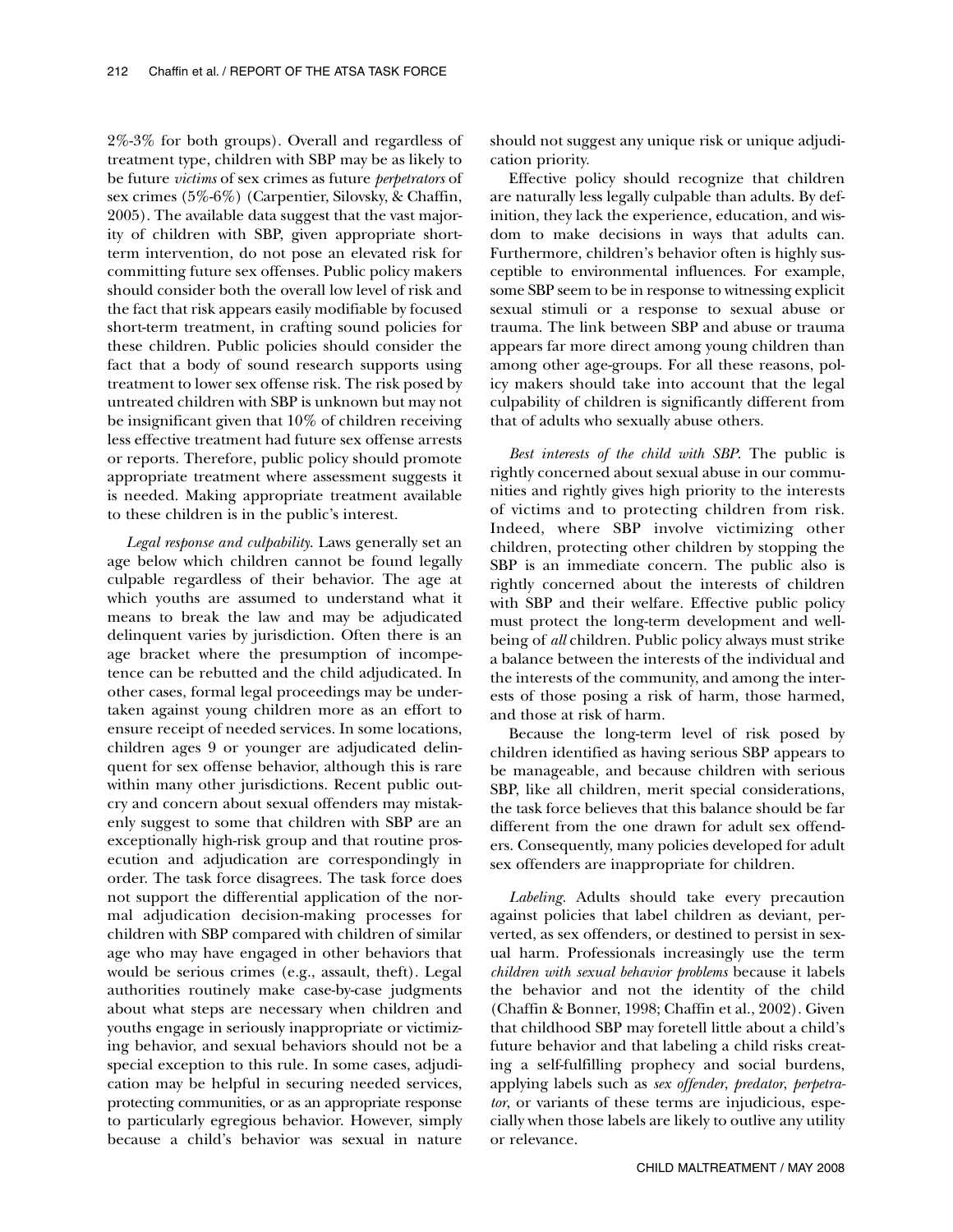#### *Recommendations Regarding Specific Public Policies*

*Registration and public notification*. By 2001, more than half of all American states required juveniles adjudicated for sex offenses to register (Trivits & Repucci, 2002). Although the applicable ages, offenses, and conditions under which juveniles are required to register vary by jurisdiction, several jurisdictions adjudicate children as young as age 8 or 9, and some include young children with SBP on public sex offender registries. At the time of this writing, legislation was proposed and passed the U.S. House of Representatives that would mandate lifetime sexoffender registration and public notification for children of any age adjudicated delinquent for sex offenses against other children (Children's Safety Act of 2005). The provisions of this act, in revised form, were passed as the Adam Walsh Act and would require states to practice lifetime public sex offender registration for children 14 and over adjudicated for common sex offenses, and the act would allow states to be more inclusive and less restrictive if they so desire. The task force believes that registering children and publicly labeling them as sex offenders for life risks a number of significant harms. These can range from educational discrimination to ostracism to vigilantism. It is not difficult to see how subjecting children to public stigmatization and possible ostracism, barriers to education, and occasional vigilantism could impede development. Including children under registration and notification policies offers no broad protections to the public because children with SBP simply are not a high-risk group, especially if provided with appropriate treatment. In short, applying these policies to children will likely do more harm than good, and the task force believes this is an onerous policy. It might reasonably be argued that some form of public notification would be helpful in very unusual cases involving highly dangerous children. However, it remains unclear how these few children could be identified with acceptable reliability and specificity, and there is no consensus on what legal procedures would be necessary to assure adequately selective application of these laws to children.

*Mandatory reporting of children with SBP as alleged sexual abuse perpetrators*. Laws on mandatory child abuse reporting and/or mandatory reporting of sex offenses against minors may vary, and readers should familiarize themselves with their local laws on this matter. The task force believes the decision to file a suspected child abuse report because of SBP between children should be considered carefully. Mandatory reporting laws more directly apply to adult-child and adolescent-child sexual behavior, where reporting decisions are clear-cut. Behavior between or among children may be less clear-cut. Typical or normative sexual play and exploration between children does not merit a report to law enforcement or child welfare authorities. Even SBP that may warrant consulting a professional may not always merit a report to the authorities. In other cases, SBP may be clearly abusive and should trigger reporting requirements. In situations in which the parents or caregivers were informed of ongoing abusive sexual behaviors and failed to intervene or protect the children, a report to authorities is warranted. In addition to local laws, the following principles may be useful to consider when deciding if SBP warrant a report to the authorities. The task force believes reporting is most appropriate where both of the following conditions are true:

1. *Behavior that has involved significant harm or exploitation*. Where the sexual behavior has caused significant distress or harm, or a child has used physical and/or emotional coercion (can include bribes and/or threats) to gain the compliance or reduce the resistance of another child, *or* where the age or developmental difference between the children indicated substantial inequality, *and*

2. *Serious or persistent behaviors*. The sexual behaviors are of an advanced nature such as oral-genital contact or penetration, penile-anal contact or penetration, penile-vaginal contact or penetration, digital contact or penetration of the rectum or vagina; or other sexual behaviors of a less advanced nature that persist despite efforts to correct them or admonitions to stop.

SBP not meeting both criteria above obviously may still merit adult correction and/or professional attention, even if not meriting a report to the authorities. In some cases, the overall decision to report extends beyond simply considering the child's SBP. For example, where there are reasonable suspicions that the child may have experienced prior or ongoing maltreatment, or where parents or caregivers are neglecting to provide sufficient supervision or care, reporting requirements may be triggered.

#### *Policies Related to Placement.*

*Placement decisions*. Children with SBP are a diverse population with diverse needs, diverse presentations, and diverse circumstances. Because of this diversity, any fixed, single policy or intervention plan may miss the mark for a significant number of children and families. This principle is especially true when it comes to out-of-home placement decisions. The task force believes that children with SBP do not require automatic out-of-home placement, even in cases where a child has sexually victimized another child in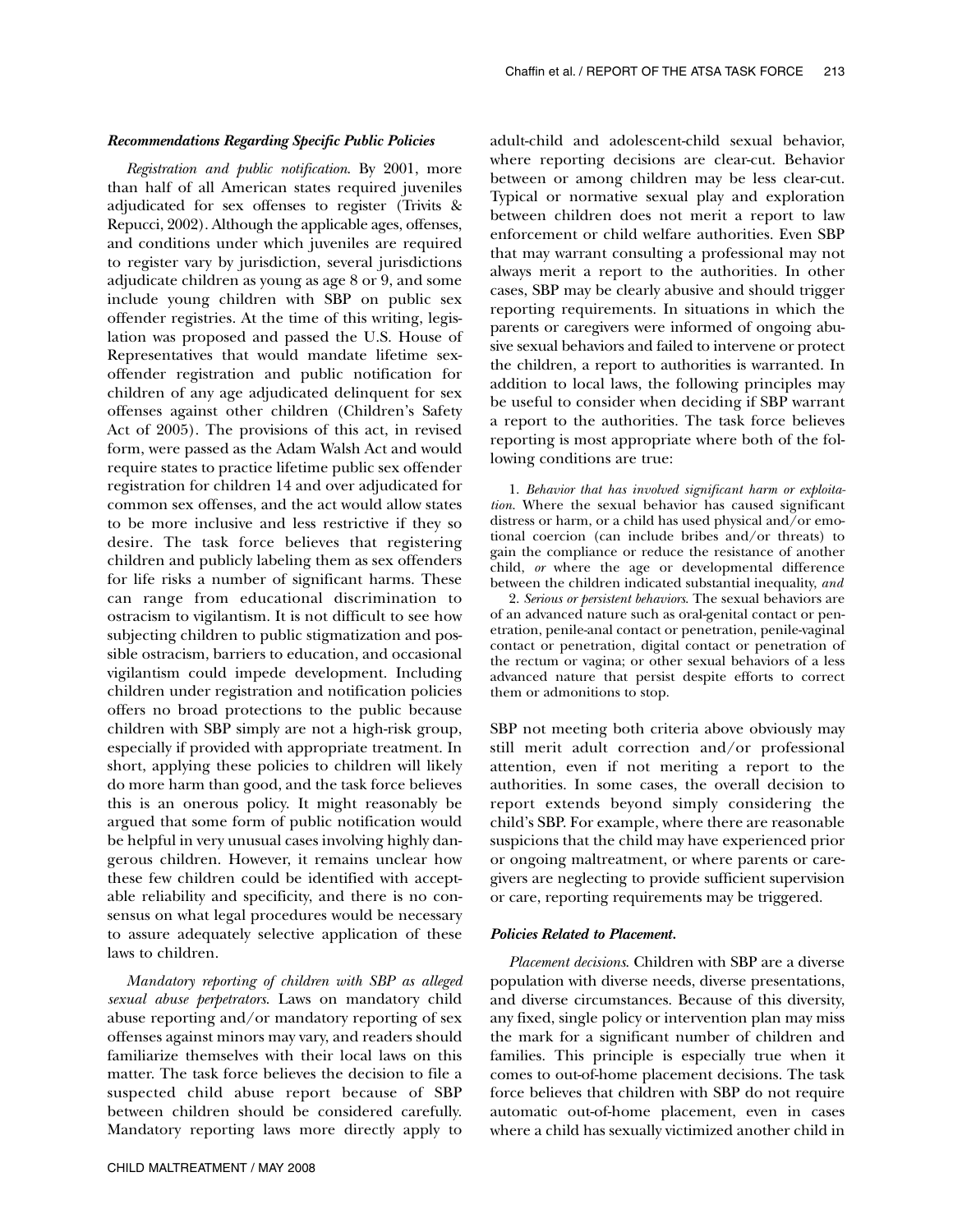the same home. This decision requires case-by-case assessment. Retaining *all* children in their homes, families and communities should always be the first option considered. However, out-of-home placement should be considered for those cases where retaining children in the home is not viable either because it would cause harm or significant distress to the other child(ren), because of acute needs for treatment or protection (e.g., seriously suicidal children), or because caregivers are not providing an adequate environment (e.g., serious neglect). If placements are required, priority should be given to the least restrictive, closest-to-home placement, where family involvement in treatment can be accommodated.

Policies concerning removal and placement should consider the impact of removal and placement on *all* the children affected and strive to balance their respective interests. For example, residential placement may meet several needs for a minority of children with SBP (e.g., safety, supervision, specialized care, intensity of care), but residential placement also can carry distinct disadvantages (e.g., exposure to other children with problem behaviors, disengagement from family, interruption of normal social development, distress, expense). Similarly, removing some children with SBP may offer benefits to the other child(ren) in the home (e.g., protection from a high-risk or frightening sibling, or relief) but in other instances may actually increase the other child(ren)'s distress (e.g., distress over family disruption, distress over separation from a sibling). As a general principle, removing a child should be considered where one of the following conditions is found:

1. *Source of serious distress or need for relief.* Where the presence of the child with SBP in the home is causing current, serious distress to other child(ren), and/or where the other child(ren) would be significantly relieved to be separated from the child with SBP. Current, serious distress and need for significant relief may be gauged either by child statements or behavior. Distress and/or need for relief should be based on a case-by-case assessment and not presumed to be invariably present or absent; *or*

2. *Reasonable, less restrictive efforts have failed to curtail serious SBP*. A less restrictive intervention is being tried and aggressive or advanced sexual behavior involving other children continues to occur; *or*

3. *Lack of reasonable effort combined with serious SBP*. Where, despite efforts, caretakers are unable or unwilling to provide a healthy and stable home environment or to exercise even a minimally sufficient intervention or safety plan in the home, *and* the child persists in aggressive or advanced sexual behavior with other children; *or*

4. *Exceptional circumstances*. In rare cases, there may be risks or behavior so extreme or potentially harmful to self or others that attempting less restrictive solutions is not reasonable and placement should be immediately considered.

The task force believes that in a majority of cases, these conditions will not be found. Many children with SBP targeted at other children in their home do not require removal, either for their own welfare or the welfare of the other children. However, where the circumstances described above are found, action is warranted. Of course, removal and placement may be considered for reasons other than SBP. For example, removal may be considered because of serious maltreatment by caretakers in the home or because of comorbid problems (e.g., suicidal behavior). Or, families simply may opt to place a child out of their home (e.g., to a relative's home) for the sake of convenience or to reduce stress within the family. In borderline cases, where it is not immediately clear whether removal is indicated, short-term removal pending further assessment can be considered. In these cases, assessment and final decision making should be expedited in to minimize the duration of the temporary placement. Where out-of-home placement is involved, less restrictive alternatives, such as therapeutic foster care, should be considered first. Long-term placement in an institution or residential facility, particularly facilities that aggregate children with behavior problems, should be considered a last resort.

*Segregated and specialized versus general out-of-home placements*. When a child with SBP is placed in out-ofhome care, the issue arises whether the child can be placed with other children in a foster home, group home, or residential facility or whether the child should be segregated away from other children in foster care, placed in a special segregated home, or in a special segregated residential SBP unit. Of course, if any child's behavior is out of control or poses an acute and substantial risk for serious harm to other children, a more restrictive and segregated environment is warranted. This general principle also applies to children with SBP. However, some adults perceive risks involving sexual behavior to be necessarily more serious, predatory, and dangerous than risks for other harmful behavior. This fear, and the related fear of liability exposure, may lead some facilities to form policies that segregate all children labeled as having SBP. The task force believes blanket segregation policies are misguided for two reasons. First, inappropriate sexual behavior occurring among children in placement is not merely a concern for children previously identified as having SBP. In fact, undesirable sexual behavior is a broad concern in many types of institutions, facilities, and foster homes. A sensitive, developmentally appropriate plan for discouraging inappropriate sexual behavior among all children should be considered within all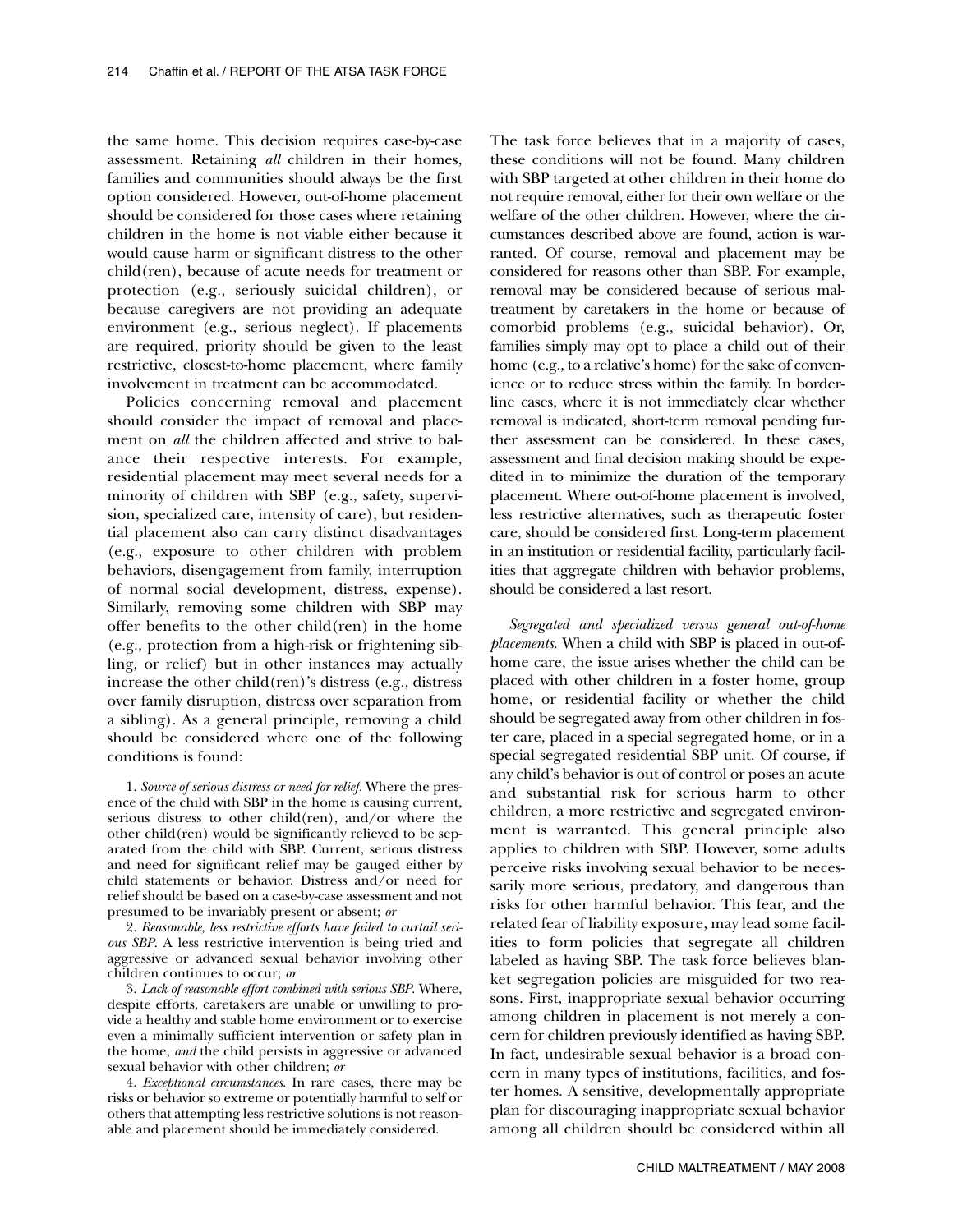placements. Second, although children known to have SBP do require additional monitoring and attention in this area, experience suggests that the level of additional monitoring and attention required often is well within the capability of many general placements, and the task force is aware of many general foster homes and residential facilities that have successfully accommodated children with these types of behavior problems in their general population.

Accommodating children with SBP within general facilities involves commonsense precautions. For example, the child with SBP may need to have a separate bedroom and not bathe or change with other children. Children with SBP may need adult monitoring when interacting with other children, although this, too, is not an unusual need among children in placement. Selection of appropriate entertainment material and monitoring Internet use may be important. Wrestling, tickling, or similar behaviors may need to be discouraged. These sorts of commonsense precautions often will be sufficient for many children with SBP who are in placement, and they are well within the capabilities of most foster homes or facilities.

The needs and best interests of children with SBP also must be considered in decisions about segregation. In general, the task force believes that foster homes, agencies, and facilities should be discouraged from forming policies excluding children with SBP, as a class, from their services. The idea that children with SBP, as a class, *must* be placed only in segregated SBP or sex offender facilities may unnecessarily exclude these children from needed services and impose needless placement and service disadvantages. It also may needlessly label and stigmatize children. This policy is especially problematic when children are excluded from services based on longpast SBP that have not reoccurred. The task force believes that the best policy is for children to have open access to all needed placements and services and to exclude children from a placement or service only in the event that a careful individual assessment suggests unmanageable risk to other children.

*Information sharing with placements*. When a child with sexual behavior problems is placed out of home, it is good policy to fully inform the placement about *all* of the child's needs and problems, including SBP. For example, foster parents or group homes should be fully informed that the child has had SBP and that some special supervision needs will apply. On occasion, workers may be reluctant to share this information with foster parents or facilities for fear that the foster parent or facility will reject the child. This may be related to misinformation surrounding children with SBP. Consequently, foster and kinship caregivers, as well as residential staff, should be educated about children with SBP before a child is placed in their care. Foster and kinship caregivers should be strongly encouraged to participate in any SBP therapy, along with the child.

Sharing information about a child's SBP with foster or kinship parents should be done in a child-sensitive, nonjudgmental, and matter-of-fact manner. Often, it may be wise to share some more limited information with other children in the home, in a way that does not stigmatize the child but informs the other children. Sharing details of the sexual behaviors with other children is unnecessary. Knowing that the other children are aware of the problem and will alert the caregiver if problems occur may improve self-control. The child with SBP also can be informed about relevant problems among the other children in the placement so that there is reciprocity in the process and the child does not feel singled out. This discussion can be done jointly with all of the children and caregivers present.

*Information sharing with schools or other organizations*. The task force believes that most children with SBP can and should attend school with other children, unless their behavior is unusually severe and unmanageable. When children with SBP attend school with other children, the question arises of who, if anyone, at the school needs to be informed. As with other questions, a policy of individual assessment-driven decision making is suggested. The task force believes that notifying schools about all cases of SBP is unnecessary, especially where the behavior problem has not previously occurred in school settings, where the child is receiving help for the problem, and where the behavior is not persisting. However, in those cases where children are assessed as posing a high risk, or where the SBP have occurred in school or school-like settings, or where serious SBP are persisting, it is appropriate to inform school personnel. Often, parents or caregivers may provide helpful input about who at the school would be best to approach. Teachers or school administrators may have little factual information about children with SBP or may have been exposed to misinformation. Consequently, it is important to provide accurate information along with practical commonsense recommendations. For example, in cases where notifying the teacher is indicated, recommendations might include providing a somewhat higher-than-normal level of monitoring during interactions with other children, restricting contact with significantly younger children at the school, or structuring individual bathroom breaks.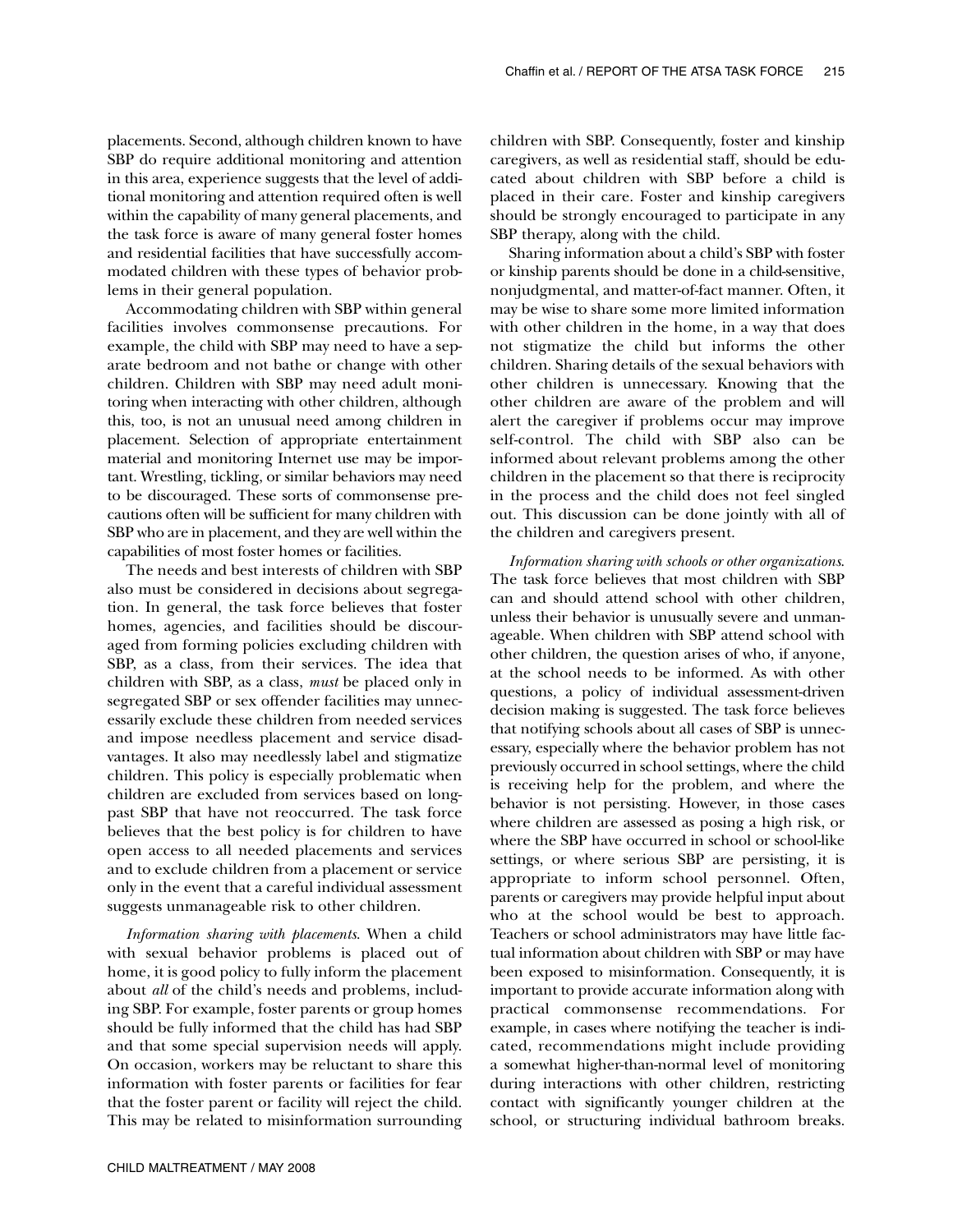The task force believes that any formal process for informing other children at school about the child's SBP is usually unnecessary and risks stigmatization.

#### *Interagency Collaboration*

The task force believes that collaboration among involved agencies, authorities, and providers is important during all phases of a case and consequently recommends that policies be developed that allow and promote collaboration. This is a general goodpractice principle, not limited to children with SBP. Collaborations can include but are not limited to treatment providers, child welfare workers, foster parents, parents, schools, child care providers, juvenile justice staff, and courts. The extent of collaboration and who may need to be included can be expected to vary considerably across cases. Collaboration should follow applicable laws, policies, and ethical principles governing information sharing. This includes obtaining voluntary authorizations for sharing protected health information, executing any necessary data use or collaboration agreements among teams of collaborators (e.g., confidentiality agreements among multiple party planning or coordination groups), and maintaining appropriate records of what information is shared and with whom.

Information regarding the safety of the child and other children, current and planned services, and overall intervention progress is shared among treatment provider teams so that services can be coordinated and evaluated, and duplicated or incompatible services and actions avoided. In complex cases where multiple service systems are involved, it may be useful for a coordinator or case manager to organize collaborative efforts. Systems-of-Care or similar formal structures in place in many communities may be useful in complex cases where multiple agencies are involved (surgeon general's report; U.S. Department of Health and Human Services, 1999).

Including parents and other caregivers as full partners in coordination, service planning, and decisionmaking meetings is recommended, and including the child in some or all of the decisions should be considered to the extent the child's development and status permits. A main purpose of coordination and information sharing is to define consensus goals, to articulate a clear plan and timetable of specific tasks needed to reach those goals, to identify who on the team will be responsible for each aspect of the plan, and then to evaluate plan implementation and goal attainment.

#### **REFERENCES**

American Academy on Child and Adolescent Psychiatry. (1997). Practice parameters for the forensic evaluation of children and adolescents who may have been physically or sexually abused. *Journal of the American Academy on Child and Adolescent Psychiatry*, *36*, 423-442.

- American Professional Society on the Abuse of Children. (1990). *Guidelines for psychological evaluation of suspected sexual abuse of young children*. Chicago: Author.
- Araji, S. K. (1997). *Sexually aggressive children: Coming to understand them*. Thousand Oaks, CA: Sage.
- Bakersman-Kranenburg, M. J., Van Ijzendoorn, M. H., & Juffer, F. (2003). Less is more: Meta-analyses of sensitivity and attachment interventions in early childhood. *Psychological Bulletin*, *129*, 195-215.
- Barkley, R., & Benton, C. (1998). *Your defiant child: Eight steps to better behavior*. New York: Guilford.
- Bonner, B. L., & Fahey, W. E. (1998). Children with aggressive sexual behavior. In N. N. Singh & A. S. W. Winton (Eds*.*), *Comprehensive clinical psychology: Clinical psychology. Special populations* (Vol. 9, pp. 453-466). Oxford, UK: Elsevier.
- Bonner, B. L., Walker, C. E., & Berliner, L. (1999). *Children with sexual behavior problems: Assessment and treatment-final report* (Grant No. 90-CA-1469). Washington, D.C.: U.S. Department of Health and Human Services, National Clearinghouse on Child Abuse and Neglect.
- Brestan, E. V., & Eyberg, S. M. (1998). Effective psychosocial treatments of conduct-disordered children and adolescents: 29 years, 82 studies, and 5,272 kids. *Journal of Clinical Child Psychology*, *27*, 180-189.
- Carpentier, M., Silovsky, J. F., & Chaffin, M. (2005, November). *A 10-year follow-up of children with sexual behavior problems*. Paper presented at the annual conference of the Association for the Treatment of Sexual Abusers, Salt Lake City, UT.
- Carpentier, M., Silovsky, J. F., & Chaffin, M. (2006). Randomized trial of treatment for children with sexual behavior problems: Ten-year follow-up. *Journal of Consulting and Clinical Psychology, 74*, 482-488.
- Chaffin, M., & Bonner, B. L. (1998). "Don't shoot, we're your children": Have we gone too far in our response to adolescent sexual abusers and children with sexual behavior problems? *Child Maltreatment*, *3*(4), 314-316.
- Chaffin, M., Letourneau, E., & Silovsky, J. F. (2002). Adults, adolescents, and children who sexually abuse children: A developmental perspective. In J. E. B. Myers, L. Berliner, J. Briere, C. Jenny, T. Hendrix, C. Jenny, & T. E. Reid. (Eds.), *The APSAC handbook on child maltreatment* (2nd ed., pp. 205-232). Thousand Oaks, CA: Sage.
- Children's Safety Act of 2005. 109th Congress, H.R. 3132. Available from http://frwebgate.access.gpo.gov
- Cohen, J. A., & Mannarino, A.P. (1996). Factors that mediate treatment outcome in sexually abused preschool children: Initial findings. *Journal of the American Academy of Child and Adolescent Psychiatry*, *35*(10), 1402-1410.
- Cohen, J. A., & Mannarino, A. P. (1997a). A treatment study for sexually abused preschool children: Outcome during a oneyear follow-up. *Journal of the American Academy of Child and Adolescent Psychiatry*, *36*(9), 1228-1235.
- Cohen, J. A., & Mannarino, A. P. (1997b). The Weekly Behavior Report: A parent-report instrument for sexually abused preschoolers. *Child Maltreatment*, *1*, 353-360.
- Deblinger, E., & Heflin, A. H. (1996). *Treating sexually abused children and their nonoffending parents*. Thousand Oaks, CA: Sage.
- Friedrich, W. N. (1993). Sexual victimization and sexual behavior in children: A review of recent literature. *Child Abuse & Neglect*, *17*, 59-66.
- Friedrich, W. N. (1997). *Child Sexual Behavior Inventory: Professional manual*. Odessa, FL: Psychological Assessment Resources.
- Friedrich, W. N. (2002). *Psychological assessment of sexually abused children and their families*. Thousand Oaks, CA: Sage.
- Friedrich, W. N. (2007). *Children with sexual behavior problems: Family-based, attachment-focused therapy*. New York: Norton.
- Friedrich, W. N., Davies, W. H., Feher, E., & Wright, J. (2003). Sexual behavior problems in preteen children: Developmental, ecological, and behavioral correlates. *Annuals of the New York Academy of Science*, *989*, 95-104.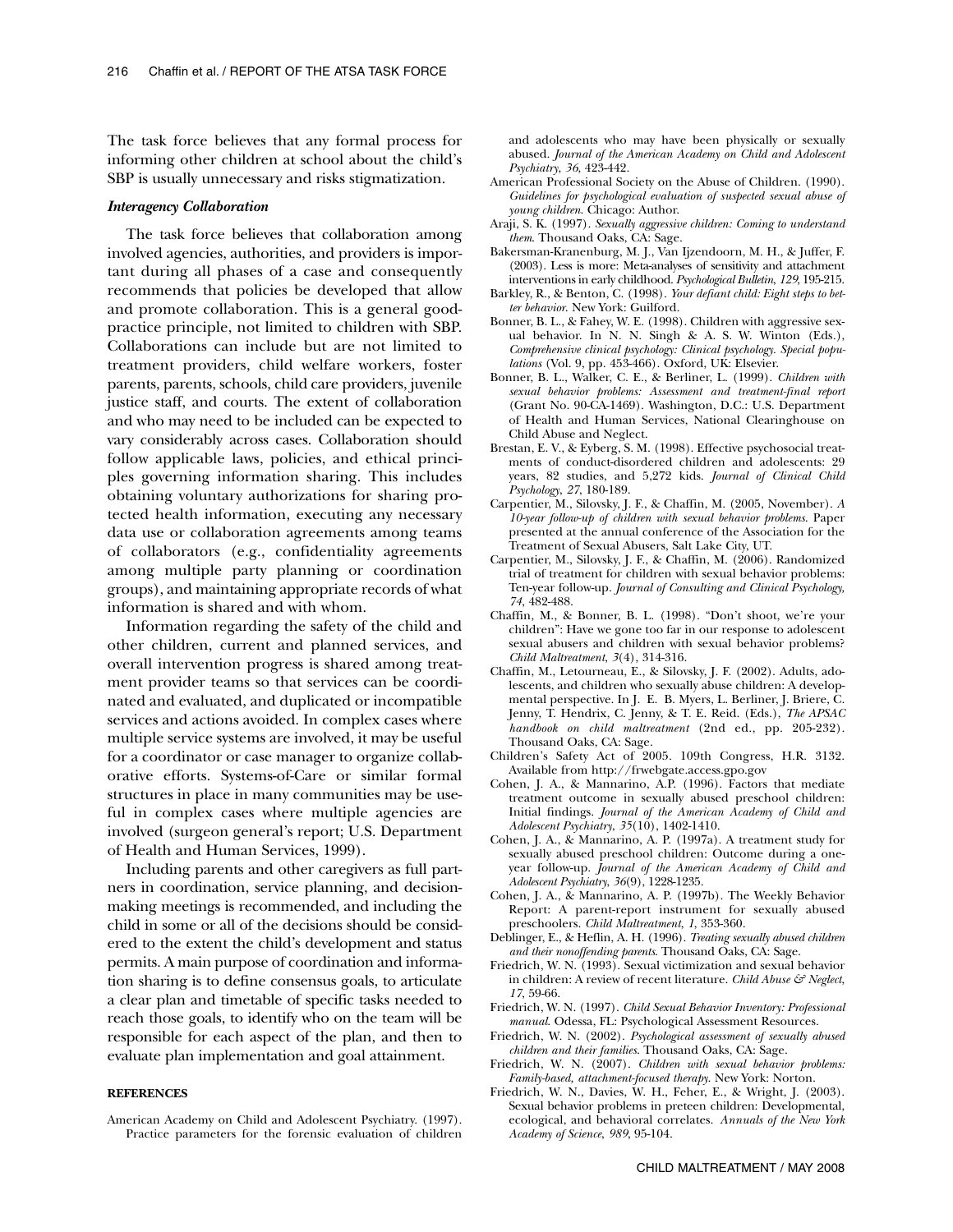- Friedrich, W. N., Fisher, J. L., Dittner, C., Acton, R., Berliner, L., Butler, J., et al. (2001). Child Sexual Behavior Inventory: Normative, psychiatric, and sexual abuse comparisons. *Child Maltreatment*, *6*, 37-49.
- Friedrich, W. N., Grambsch, P., Broughton, D., Kuiper, J., & Beilke, R. L. (1991) Normative sexual behavior in children. *Pediatrics*, *88*, 456-464.
- Friedrich, W., & Luecke, W. (1988). Young school-age sexually aggressive children. *Professional Psychology Research and Practice*, *19*(2), 155-164.
- Friedrich, W. N., Luecke, W. M., Beilke, R. L., & Place, V. (1992). Psychotherapy outcome of sexually abused boys. *Journal of Interpersonal Violence*, *7*, 396-409.
- Friedrich, W. N., Sandfort, T. G., Oostveen, J., & Cohen-Kettenis, P. T. (2000). Cultural differences in sexual behavior: 2-6 year old Dutch and American children. *Journal of Psychology & Human Sexuality*, *12*, 117-129.
- Friedrich, W. N., Trane, S. T., & Gully, K. J. (2005). Letter to the Editor: Re: It is a mistake to conclude that sexual abuse and sexualized behavior are not related: A reply to Drach, Wientzen, and Ricci (2001). *Child Abuse & Neglect*, *29*, 297-302.
- Hall, D. K., Mathews, F., & Pearce, J. (1998). Factors associated with sexual behavior problems in young sexually abused children. *Child Abuse & Neglect, 22,* 1045-1063.
- Hall, D., Mathews, F., Pearce, J., Sarlo-McGarvey, N., & Gavin, D. (1996). *The development of sexual behavior problems*. South Pasadena, CA: Author.
- Hembree-Kigin, T. L., & McNeil, C. (1995). *Parent-child interaction therapy*. New York: Plenum.
- Hewitt, S.K. (1999). Assessing allegation of sexual abuse in preschool children: Understanding small voices. *Interpersonal Violence: The Practice Series.* Thousand Oaks, London, New Delhi: Sage.
- Horton, C. B. (1996). Children who molest other children: The school psychologist's response to the sexually aggressive child. *School Psychology Review*, *25*, 540-557.
- Johnson, T. C. (1988). Child perpetrators—Children who molest other children: Preliminary findings. *Child Abuse & Neglect*, *12*, 219-229.
- Johnson, T. C. (1989). Female child perpetrators: Children who molest other children. *Child Abuse & Neglect*, *13*, 571-585.
- Johnson, T. C. (2004). *Helping children with sexual behavior problems— A guidebook for parents and substitute caregivers* (2nd ed.). South Pasadena, CA: Author.
- Johnson, T. C., & Friend, C. (1995). Assessing young children's sexual behaviors in the context of child sexual abuse evaluations. In T. Ney (Ed.), *True and false allegations of child sexual abuse: Assessment and case management* (pp. 49-72). Philadelphia: Brunner/Mazel.
- Kendall-Tackett, K., Williams, L. M., & Finkelhor, D. (1993). Impact of sexual abuse on children: A review and synthesis of recent empirical studies. *Psychological Bulletin*, *113*, 164-180.
- Langstrom, N., Grann, M., & Lichtenstein, P. (2002). Genetic and environmental influences on problematic masturbatory behavior in children: A study of same-sex twins. *Archives of Sexual Behavior*, *31*, 343-350.
- Patterson, G. R., Reid, J. B., & Eddy, J. M. (2002). A brief history of the Oregon model. In J. B. Reid, G. R. Patterson, & J. J. Snyder (Eds.), *Antisocial behavior in children and adolescents: A developmental analysis and model for intervention* (pp. 3-20). Washington, DC: American Psychological Association.
- Pithers, W. D., & Gray, A. S. (1993). *Pre-adolescent sexual abuse research project: Research grantees status report*. Washington, DC: National Center on Child Abuse and Neglect.
- Pithers, W. D., Gray, A., Busconi, A., & Houchens, P. (1998). Children with sexual behavior problems: Identification of five distinct child types and related treatment considerations. *Child Maltreatment*, *3*(4), 384-406.
- Sanders, M. R., Cann, W., & Markie-Dadds, C. (2003). The triple P-positive parenting programme: A universal population-level approach to the prevention of child abuse. *Child Abuse Review*, *12*, 155-171.
- Silovsky, J., & Bonner, B. L. (2003). Sexual behavior problems. In T. H. Ollendick & C. S. Schroeder (Eds.), *Encyclopedia of clinical child and pediatric psychology* (pp. 589-591). New York: Kluwer Press.
- Silovsky, J. F., & Niec, L. (2002). Characteristics of young children with sexual behavior problems: A pilot study. *Child Maltreatment*, *7*, 187-197.
- Silovsky, J. F., Niec, L., Bard, D., & Hecht, D. (2007). Treatment for preschool children with interpersonal sexual behavior problems: A pilot study. *Journal of Clinical Child and Adolescent Psychology*, *36*, 378-391.
- Stauffer, L. B., & Deblinger, E. (1996). Cognitive behavioral groups for nonoffending mothers and their young sexually abused children: A preliminary treatment outcome study. *Child Maltreatment*, *1*, 65-76.
- Trivits, L. C., & Repucci, N. D. (2002). Application of Megan's Law to juveniles. *American Psychologist*, *57*, 690-704.
- U.S. Department of Health and Human Services. (1999). *Mental health: A report of the surgeon general*. Rockville, MD: Government Printing Office.
- Webster-Stratton, C. (2005). The Incredible Years: A training series for the prevention and treatment of conduct problems in young children. In E. D. Hibbs & P. S. Jensen (Eds.), *Psychosocial treatments for child and adolescent disorders: Empirically based strategies for clinical practice* (2nd ed., pp. 507-555). Washington, DC: American Psychological Association.
- White, S., Halpin, B. M., Strom, G. A., & Santilli, G. (1988). Behavioral comparisons of young sexually abused, neglected, and nonreferred children. *Journal of Clinical Child Psychology*, *17*, 53-61.

*Mark Chaffin, PhD, is a professor of pediatrics at the University of Oklahoma Health Sciences Center in Oklahoma City and Director of Research for the section of Developmental and Behavioral Pediatrics in the Center on Child Abuse and Neglect.*

*Lucy Berliner, MSW, is the director of Harborview Center for Sexual Assault and Traumatic Stress. She is a clinical associate professor at the University of Washington School of Social Work and Department of Psychiatry and Behavioral Sciences.*

*Richard Block, MA, holds a Masters Degree in Mental Health and Rehabilitation Counseling from the University of South Florida. He is currently The Vice President of Public Programs for Three Springs Inc.* 

*Toni Cavanagh Johnson, PhD, is a licensed clinical psychologist in private practice in South Pasadena, California. For the past 22 years, Dr. Johnson has provided highly specialized treatment for children below the age of 12 with sexual behavior problems.*

*At his death in 2005, William N. Friedrich, PhD, was a licensed clinical psychologist and a Professor and Consultant in the Department of Psychiatry and Psychology at the Mayo Medical School and May Clinic, in Rochester, Minnesota.*

*Diana Garza Louis, MEd, LPC, LMFT, LSOTP, RPT, works at the Rio Grande Counseling Center and in private practice in Austin, Texas. She works with treatment of sexual abuse victims and perpetrators, specializing in Spanish speaking populations.*

*Thomas D. Lyon, JD, PhD, is the Judge Edward J. and Ruey L. Guirado Chair in Law and Psychology at the University of Southern California. His research interests include child abuse and neglect, child witnesses, and domestic violence.*